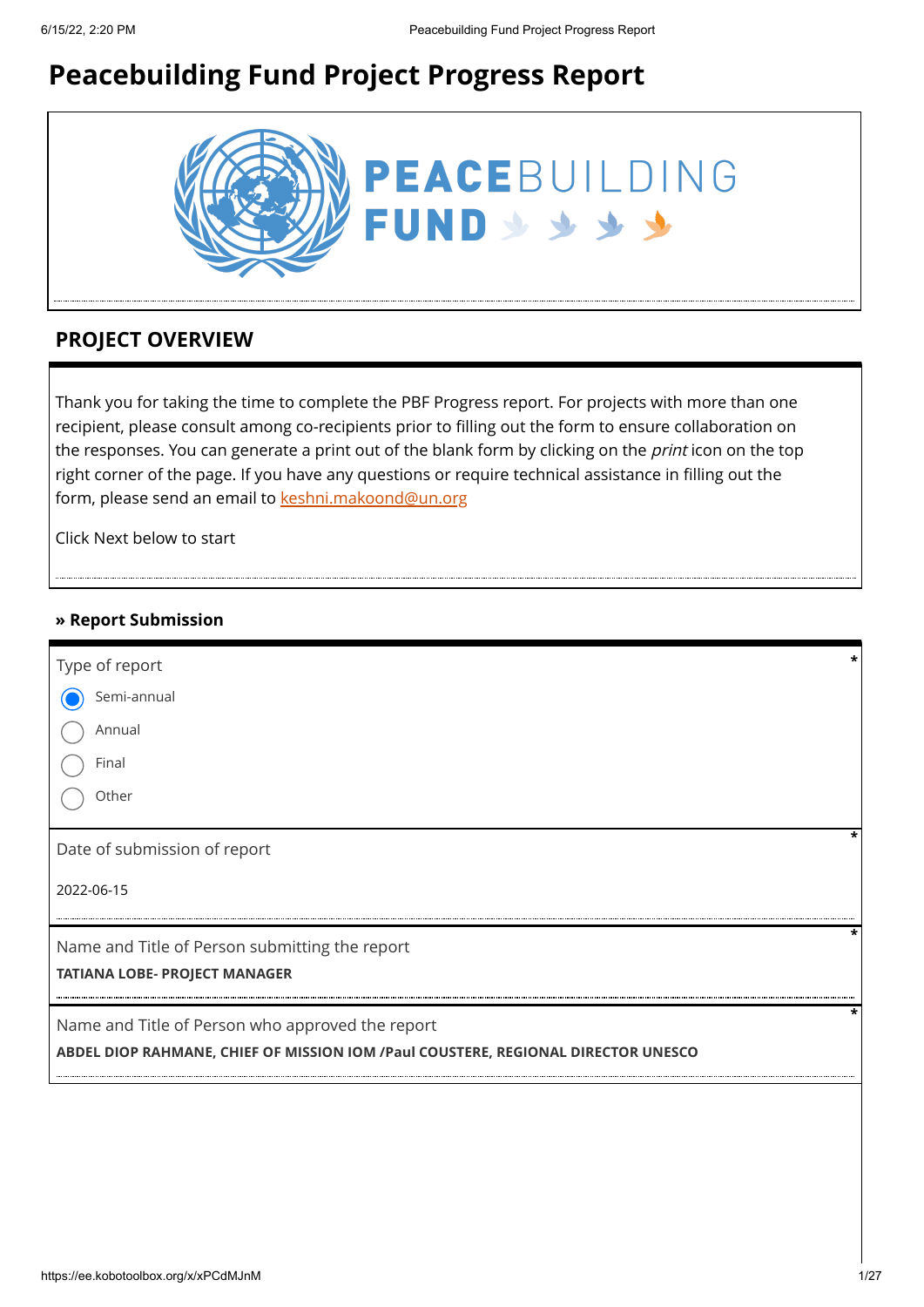$\overline{1}$ 

| $\ast$<br>Have all fund recipients for this project contributed to the report?                                                                                                   |
|----------------------------------------------------------------------------------------------------------------------------------------------------------------------------------|
| yes                                                                                                                                                                              |
| no                                                                                                                                                                               |
| $\ast$<br>Did PBF Secretariat review the report?                                                                                                                                 |
| If there is no PBF secretariat in country, please select "Not applicable". If there is a PBF secretariat, you should normally ensure that they<br>have an opportunity to review. |
| yes                                                                                                                                                                              |
| no                                                                                                                                                                               |
| Not Applicable                                                                                                                                                                   |

## **» Project Information and Geographical Scope**

| Is this a cross-border project? | $\star$ |
|---------------------------------|---------|
| $\bigcap$ yes $\bigcap$ no      |         |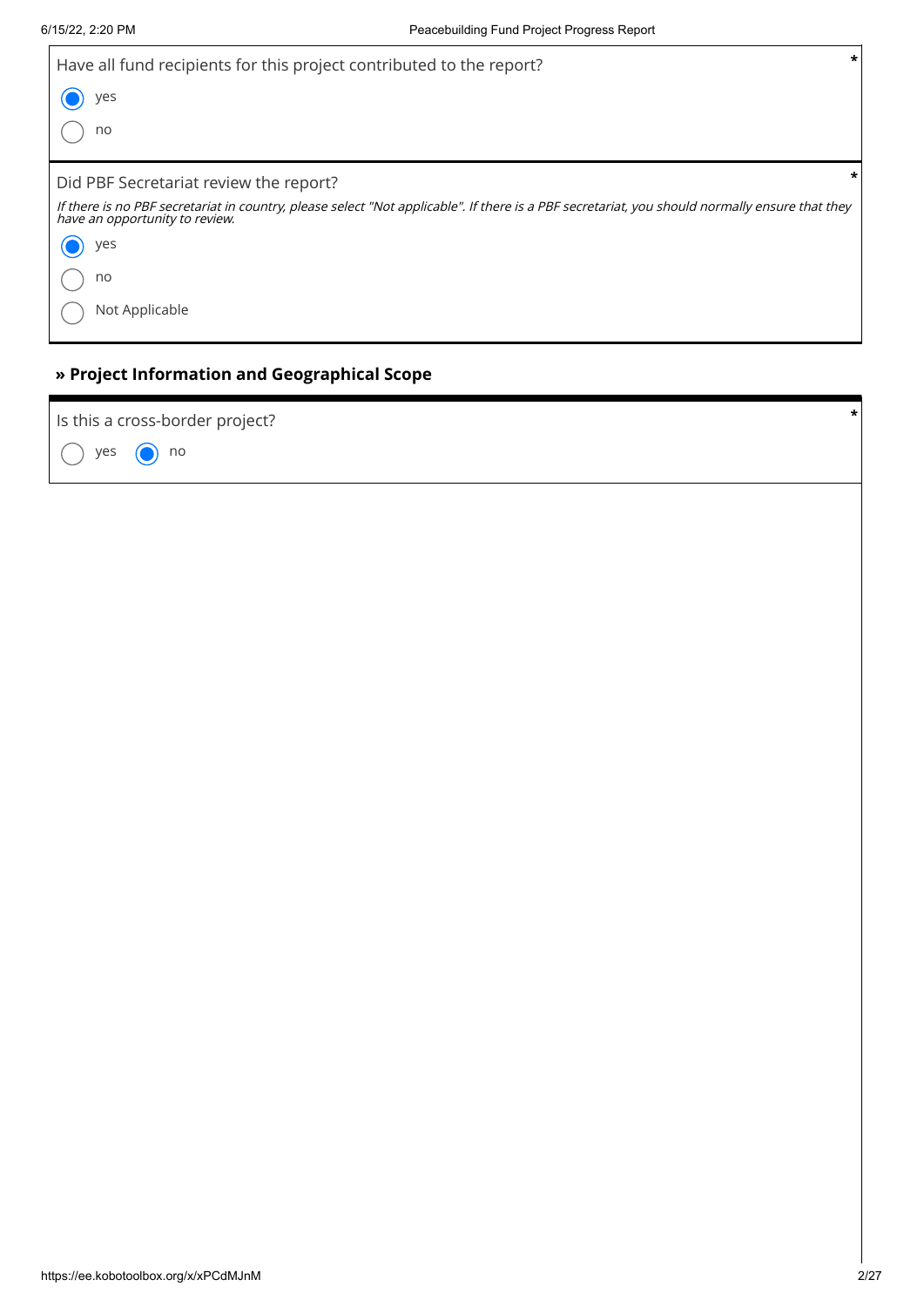| Please select the geographical region in which the project is implemented                                                                            |                                                                                                                                                                                                                           |                                                                                                                                                                                     |                                 |  |  |  |
|------------------------------------------------------------------------------------------------------------------------------------------------------|---------------------------------------------------------------------------------------------------------------------------------------------------------------------------------------------------------------------------|-------------------------------------------------------------------------------------------------------------------------------------------------------------------------------------|---------------------------------|--|--|--|
|                                                                                                                                                      | Asia and the Pacific                                                                                                                                                                                                      | Central & Southern Africa                                                                                                                                                           | East Africa                     |  |  |  |
|                                                                                                                                                      | <b>Europe and Central Asia</b>                                                                                                                                                                                            | Global                                                                                                                                                                              | Latin America and the Carribean |  |  |  |
|                                                                                                                                                      | Middle East and North Africa                                                                                                                                                                                              | <b>West Africa</b>                                                                                                                                                                  |                                 |  |  |  |
|                                                                                                                                                      |                                                                                                                                                                                                                           |                                                                                                                                                                                     |                                 |  |  |  |
|                                                                                                                                                      | Country of project implementation                                                                                                                                                                                         |                                                                                                                                                                                     |                                 |  |  |  |
|                                                                                                                                                      | Angola                                                                                                                                                                                                                    | Burundi                                                                                                                                                                             | Cameroon                        |  |  |  |
|                                                                                                                                                      | Central African Republic                                                                                                                                                                                                  | Chad                                                                                                                                                                                | Congo, The Democratic Republic  |  |  |  |
|                                                                                                                                                      | Gabon                                                                                                                                                                                                                     | Lesotho                                                                                                                                                                             | Rwanda                          |  |  |  |
|                                                                                                                                                      | Zimbabwe                                                                                                                                                                                                                  | Other, Specify                                                                                                                                                                      |                                 |  |  |  |
|                                                                                                                                                      | Other, please secify                                                                                                                                                                                                      |                                                                                                                                                                                     |                                 |  |  |  |
|                                                                                                                                                      |                                                                                                                                                                                                                           |                                                                                                                                                                                     |                                 |  |  |  |
|                                                                                                                                                      |                                                                                                                                                                                                                           |                                                                                                                                                                                     |                                 |  |  |  |
|                                                                                                                                                      | Project Title                                                                                                                                                                                                             |                                                                                                                                                                                     |                                 |  |  |  |
|                                                                                                                                                      |                                                                                                                                                                                                                           | 00119720: Appui à la participation des femmes et des jeunes aux initiatives de consolidation de la paix, de<br>renforcement des mécanismes de cohésion sociale et du vivre ensemble |                                 |  |  |  |
|                                                                                                                                                      | 00119721: Est/Adamaoua/Nord : réduction des tensions/conflits liés à l'utilisation des ressources naturelles pour les<br>activités agro-pastorales                                                                        |                                                                                                                                                                                     |                                 |  |  |  |
|                                                                                                                                                      | 00129531: Leveraging community participation in local governance for effective conflict prevention and resolution in<br>the Littoral and West regions affected by the North-West and South-West crisis in Cameroon        |                                                                                                                                                                                     |                                 |  |  |  |
|                                                                                                                                                      | 00129532: Peace through Health: peacebuilding and violence reduction in communities in the Far-North, through<br>inclusive health and social interventions                                                                |                                                                                                                                                                                     |                                 |  |  |  |
|                                                                                                                                                      | 00119722: Projet secrétariat : appui à la coordination et au suivi des projets du fonds pour la consolidation de la paix                                                                                                  |                                                                                                                                                                                     |                                 |  |  |  |
|                                                                                                                                                      | 00130027: Renforcement de la coexistence Pacifique durable et l'autonomisation des jeunes déplacés dans les<br>communes des régions de l'Ouest et du littoral au Cameroun                                                 |                                                                                                                                                                                     |                                 |  |  |  |
|                                                                                                                                                      | 00125641: Renforcement de la participation des mécanismes communautaires et du rôle des défenseures des droits<br>humains au processus de consolidation de la paix dans les Régions du Nord-ouest et du Sudouest Cameroun |                                                                                                                                                                                     |                                 |  |  |  |
|                                                                                                                                                      |                                                                                                                                                                                                                           | 00119719: Stabilisation et relèvement des communautés affectées par la crise sécuritaire à l'Extrême-Nord                                                                           |                                 |  |  |  |
|                                                                                                                                                      | 00112785: Strengthening capacities in support of peaceful electoral processes and social cohesion                                                                                                                         |                                                                                                                                                                                     |                                 |  |  |  |
|                                                                                                                                                      | Other, Specify                                                                                                                                                                                                            |                                                                                                                                                                                     |                                 |  |  |  |
|                                                                                                                                                      |                                                                                                                                                                                                                           | Write the 8 digit MPTFO number and Project Title exactly as it appears in the Project Document                                                                                      |                                 |  |  |  |
| EXAMPLE: 00118938: Community-based prevention of violence and social cohesion using innovation for young people in displaced and<br>host communities |                                                                                                                                                                                                                           |                                                                                                                                                                                     |                                 |  |  |  |
|                                                                                                                                                      |                                                                                                                                                                                                                           |                                                                                                                                                                                     |                                 |  |  |  |
|                                                                                                                                                      |                                                                                                                                                                                                                           |                                                                                                                                                                                     |                                 |  |  |  |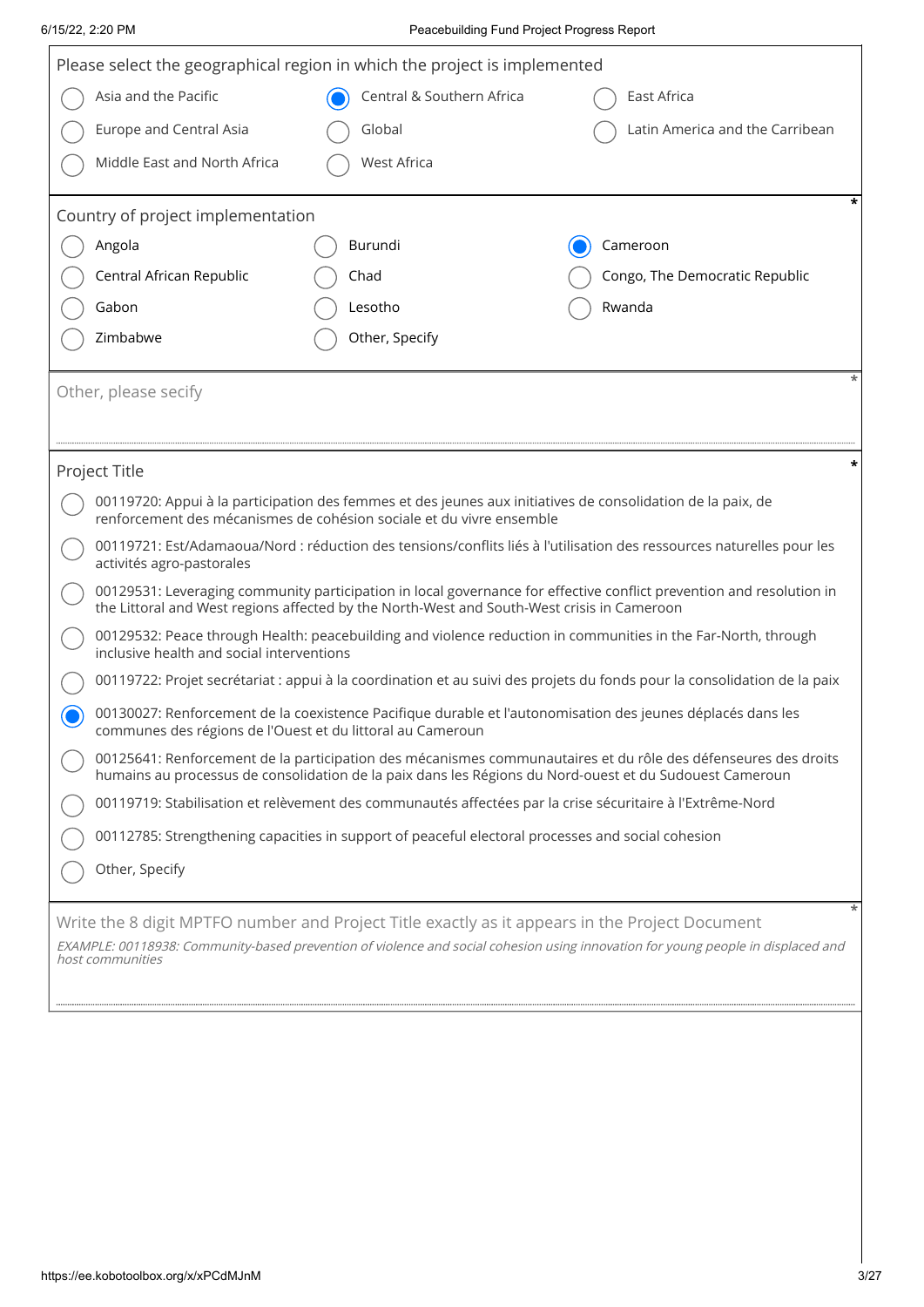| 6/15/22, 2:20 PM                              | Peacebuilding Fund Project Progress Report                                                                                                                                                                                                                                                                                                   |
|-----------------------------------------------|----------------------------------------------------------------------------------------------------------------------------------------------------------------------------------------------------------------------------------------------------------------------------------------------------------------------------------------------|
|                                               | Please select the geographical region(s) in which the project is implemented                                                                                                                                                                                                                                                                 |
|                                               | If the project you are looking for does not appear in the following question, please make sure that you have selected the correct regions.<br>A limited number of cross border projects span multiple geographic regions. For example, a cross border project between Niger and<br>Chad spans both West Africa and Central & Southern Africa |
| Asia and the Pacific                          | Central & Southern Africa<br>East Africa                                                                                                                                                                                                                                                                                                     |
| <b>Europe and Central Asia</b>                | Latin America and the Carribean<br>Global                                                                                                                                                                                                                                                                                                    |
| Middle East and North Africa                  | West Africa                                                                                                                                                                                                                                                                                                                                  |
|                                               | Please select the title of the project for which you are submitting the report                                                                                                                                                                                                                                                               |
| and Senegal                                   | Write the 8 digit MPTFO numbers and Project Title exactly as it appears in the Project Document<br>EXAMPLE: 00129699/700: Supporting Cross-Border Cooperation for Increased Community Resilience and Social Cohesion in The Gambia                                                                                                           |
|                                               | Please select the countries where this project is being implemented                                                                                                                                                                                                                                                                          |
| Other, Please specify                         |                                                                                                                                                                                                                                                                                                                                              |
| Project Start Date                            | ×                                                                                                                                                                                                                                                                                                                                            |
| 2022-01-07                                    |                                                                                                                                                                                                                                                                                                                                              |
| Project end Date                              | ×                                                                                                                                                                                                                                                                                                                                            |
| 2023-07-31                                    |                                                                                                                                                                                                                                                                                                                                              |
| Has this project received an extension?       |                                                                                                                                                                                                                                                                                                                                              |
| YES, Cost Extension                           |                                                                                                                                                                                                                                                                                                                                              |
| YES, No Cost Extension                        |                                                                                                                                                                                                                                                                                                                                              |
| YES, Both Cost and No Cost extensions         |                                                                                                                                                                                                                                                                                                                                              |
| NO, No Extensions                             |                                                                                                                                                                                                                                                                                                                                              |
| Will this project be requesting an extension? | *                                                                                                                                                                                                                                                                                                                                            |
| YES, Cost Extension                           |                                                                                                                                                                                                                                                                                                                                              |
| YES, No Cost Extension                        |                                                                                                                                                                                                                                                                                                                                              |
|                                               |                                                                                                                                                                                                                                                                                                                                              |
| YES, Both Cost and No Cost extensions         |                                                                                                                                                                                                                                                                                                                                              |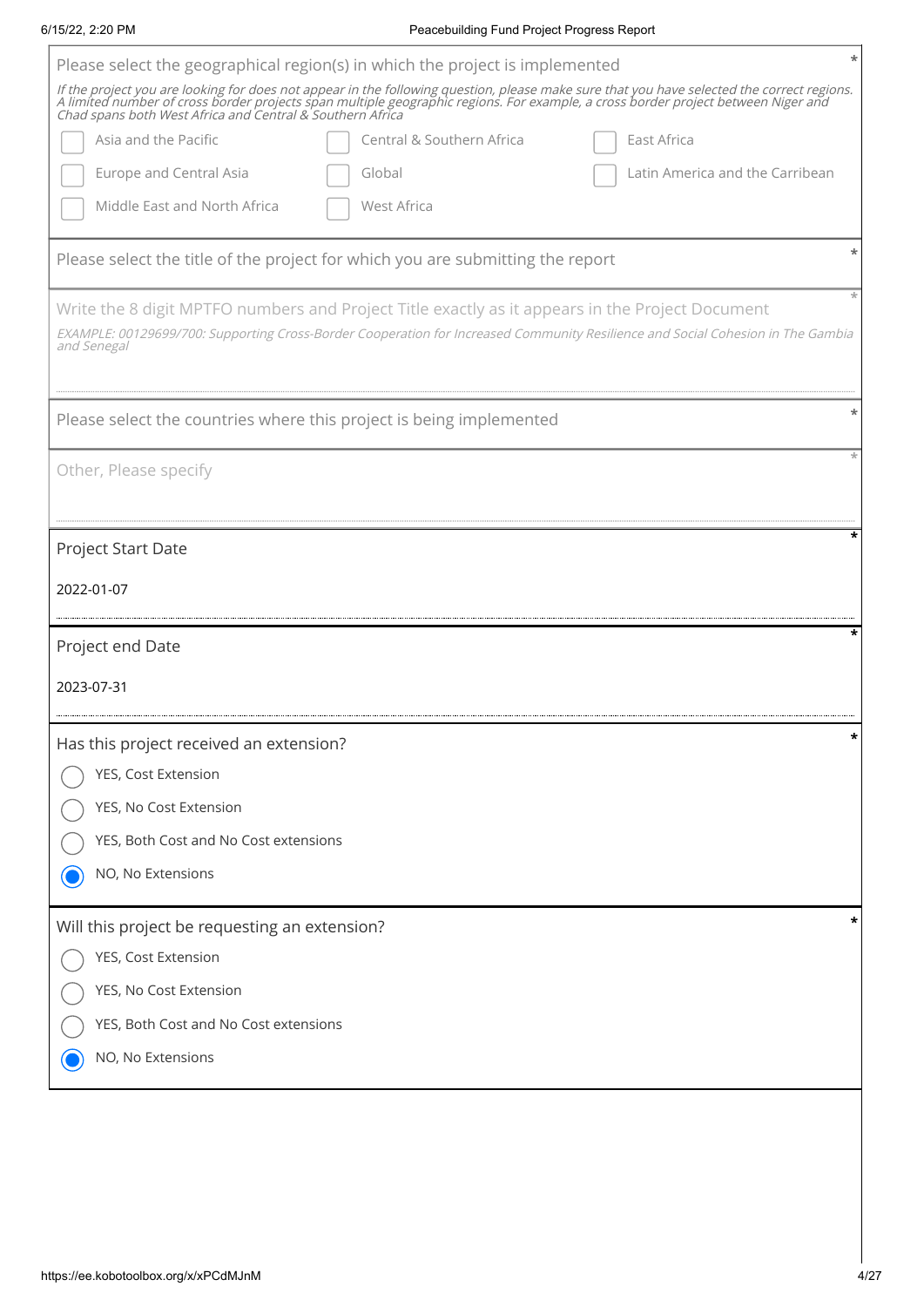| 6/15/22, 2:20 PM                                      | Peacebuilding Fund Project Progress Report                                                   |
|-------------------------------------------------------|----------------------------------------------------------------------------------------------|
|                                                       | Is funding disbursed either into a national or regional trust fund                           |
| yes                                                   |                                                                                              |
| no                                                    |                                                                                              |
| If yes, please select which                           |                                                                                              |
| National Trust Fund                                   |                                                                                              |
| Regional Trust Fund                                   |                                                                                              |
| <b>Recipients</b>                                     |                                                                                              |
| Is the lead recipient a UN agency or a non UN entity? |                                                                                              |
| UN entity                                             |                                                                                              |
| Non-UN Entity                                         |                                                                                              |
| Please select the lead recipient                      |                                                                                              |
| UNDP: United Nations Development Programme            | IOM: International Organization for Migration                                                |
| UNICEF: United Nations Children's Fund                |                                                                                              |
|                                                       | OHCHR: Office of the United Nations High Commissioner for Human Rights                       |
|                                                       | UNWOMEN: United Nations Entity for Gender Equality and the Empowerment of Women              |
| UNHCR: United Nations High Commissioner for Refugees  | UNFPA: United Nations Population Fund                                                        |
| FAO: Food and Agriculture Organization                | WFP: World Food Programme                                                                    |
|                                                       | <b>UNHABITAT: United Nations Human Settlements Programme</b>                                 |
|                                                       | UNESCO: United Nations Educational, Scientific and Cultural Organization                     |
| UNEP: United Nations Environment Programme            | ILO: International Labour Organization                                                       |
| WHO: World Health Organization                        | PAHO/WHO                                                                                     |
| UNCDF: United Nations Capital Development Fund        | UNODC: United Nations Office on Drugs and Crime                                              |
| UNOPS: United Nations Office for Project Services     |                                                                                              |
|                                                       | ITC: International Trade Centre<br>UNIDO: United Nations Industrial Development Organization |
| <b>UNDPO</b>                                          | Other, Specify                                                                               |
| Other, Please specify                                 |                                                                                              |
| Are there other recipients for this project?          |                                                                                              |
| No other recipients                                   |                                                                                              |
| Yes, other UN recipients only                         |                                                                                              |

Yes, other non-UN recipients only

Yes, both UN and non-UN recipients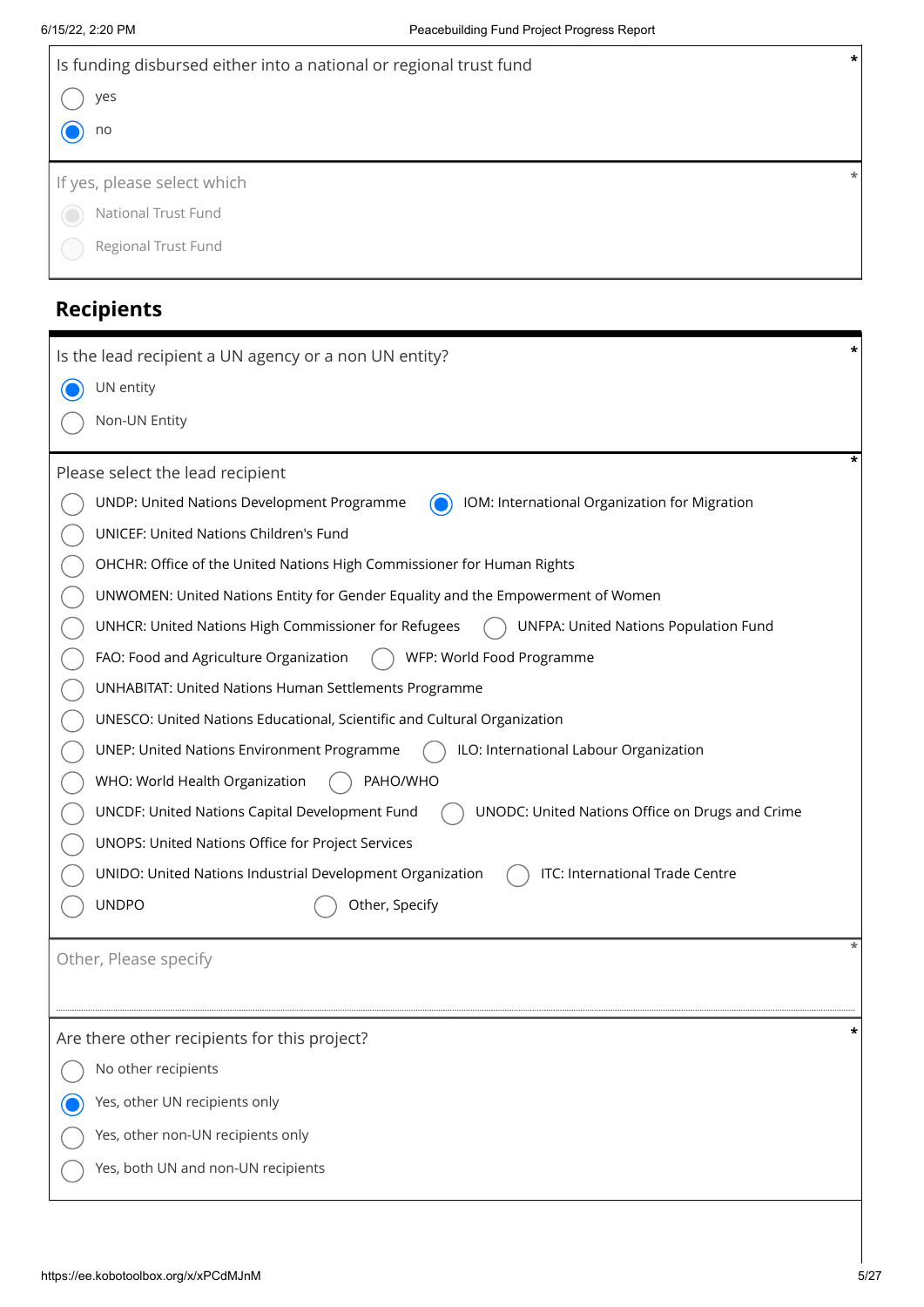| Please select other UN recipients recipients                                                         | $\star$ |
|------------------------------------------------------------------------------------------------------|---------|
| UNDP: United Nations Development Programme<br>IOM: International Organization for Migration          |         |
| UNICEF: United Nations Children's Fund                                                               |         |
| OHCHR: Office of the United Nations High Commissioner for Human Rights                               |         |
| UNWOMEN: United Nations Entity for Gender Equality and the Empowerment of Women                      |         |
| UNHCR: United Nations High Commissioner for Refugees<br><b>UNFPA: United Nations Population Fund</b> |         |
| FAO: Food and Agriculture Organization<br>WFP: World Food Programme                                  |         |
| <b>UNHABITAT: United Nations Human Settlements Programme</b>                                         |         |
| UNESCO: United Nations Educational, Scientific and Cultural Organization                             |         |
| <b>UNEP: United Nations Environment Programme</b><br>ILO: International Labour Organization          |         |
| PAHO/WHO<br>WHO: World Health Organization                                                           |         |
| UNCDF: United Nations Capital Development Fund<br>UNODC: United Nations Office on Drugs and Crime    |         |
| UNOPS: United Nations Office for Project Services                                                    |         |
| ITC: International Trade Centre<br>UNIDO: United Nations Industrial Development Organization         |         |
| UN Department of Peace Operations<br>Other, Specify                                                  |         |
| Other, Please specify                                                                                | *       |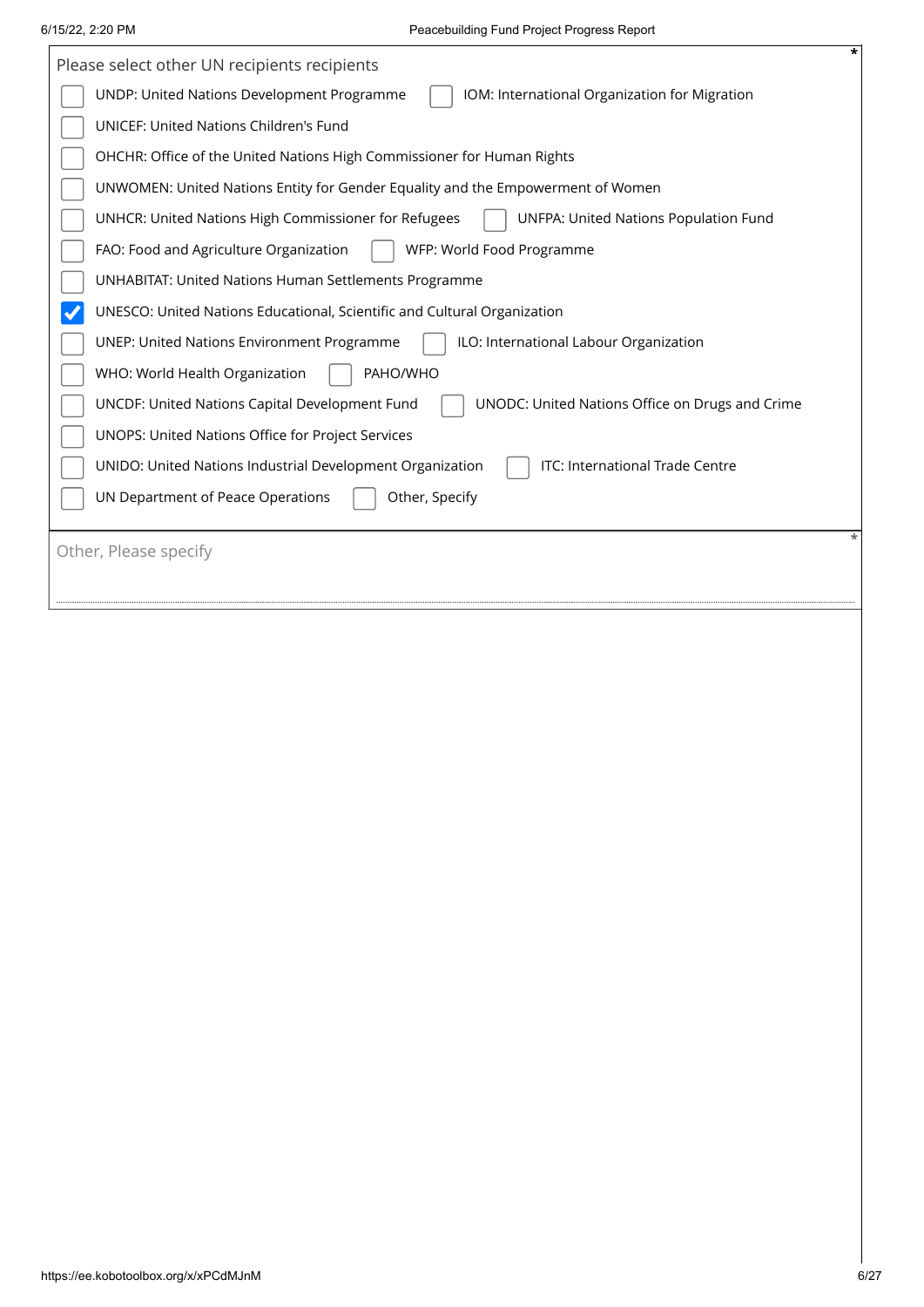#### 6/15/22, 2:20 PM Peacebuilding Fund Project Progress Report

| Please select other non-UN recipients |                                                                     |                                                                                                   |  |  |  |  |
|---------------------------------------|---------------------------------------------------------------------|---------------------------------------------------------------------------------------------------|--|--|--|--|
|                                       | <b>Action Aid</b>                                                   | The African Centre for the Constructive Resolution of Disputes (ACCORD)                           |  |  |  |  |
|                                       | Agence de Coopération et de Recherche pour le Développement (ACORD) |                                                                                                   |  |  |  |  |
|                                       | American Friends Service Committee (AFSC)                           | Avocats Sans Frontières                                                                           |  |  |  |  |
|                                       | Avocats Sans Frontières Belgium                                     | Avocats sans frontières Canada<br>Christian Aid Ireland                                           |  |  |  |  |
|                                       | <b>CARE International UK</b>                                        | The Carter Center, Inc.                                                                           |  |  |  |  |
|                                       | Centre d'étude et de coopération internationale (CECI) - BF         | COIPRODEN                                                                                         |  |  |  |  |
|                                       | Concern Worldwide                                                   | CORDAID<br>CORD Burundi                                                                           |  |  |  |  |
|                                       | DanChurchAid                                                        | Fundacion Estudios Superior (FESU)<br>Fund for Congolese Women                                    |  |  |  |  |
|                                       | Fundación Mi Sangre (FMS)                                           | Fundación Nacional para el Desarrollo de Honduras (FUNADEH)                                       |  |  |  |  |
|                                       | Fundación para la Libertad de Prensa (FLIP)                         | HELVETAS Swiss Intercooperation                                                                   |  |  |  |  |
|                                       | Humanity & Inclusion (HI)                                           | Instituto Holandes para Democracia Multipartidaria (NIMD)                                         |  |  |  |  |
|                                       | International Alert                                                 | Kvinna till Kvinna Foundation<br>Interpeace                                                       |  |  |  |  |
|                                       | Life and Peace Institute (LPI)                                      |                                                                                                   |  |  |  |  |
|                                       |                                                                     | (MDG-EISA) Institut Electoral pour une Démocratie Durable en Afrique (EISA), bureau de Madagascar |  |  |  |  |
|                                       | Mercy Corps                                                         | MSIS-TATAO<br>Norwegian Refugee Council (NRC)                                                     |  |  |  |  |
|                                       | ONG AZHAR                                                           | OXFAM<br>Peace Direct                                                                             |  |  |  |  |
|                                       | PNG UN Country Fund                                                 | Red de Instituciones por los Derechos de la Niñez                                                 |  |  |  |  |
|                                       | Sampan'Asa Momba ny Fampandrosoana (SAF/FJKM)                       | Saferworld                                                                                        |  |  |  |  |
|                                       | Search for Common Ground (SFCG)                                     | Tearfund<br>SismaMujer                                                                            |  |  |  |  |
|                                       | Trocaire                                                            | World Vision Myanmar<br>World Vision International                                                |  |  |  |  |
|                                       | <b>ZOA</b>                                                          | Other, Please specify                                                                             |  |  |  |  |
|                                       |                                                                     |                                                                                                   |  |  |  |  |
|                                       | Other, Please specify                                               |                                                                                                   |  |  |  |  |
|                                       |                                                                     |                                                                                                   |  |  |  |  |
|                                       |                                                                     |                                                                                                   |  |  |  |  |

# **Financial Reporting**

#### **» Delivery by Recipient**

**Please enter the total amounts in US dollars allocated to each recipient organization**

**Please enter the original budget amount, amount transferred to date and estimated expenditure by recipient.**

Please make sure you enter the correct amount. All values should be entered in **US Dollars**

For cross-border projects, group the amounts by agency, even if different country offices are involved.<br>You will have the opportunity to share a more detailed budget in the next section. You will have the opportunity to share a more detailed budget in the next section.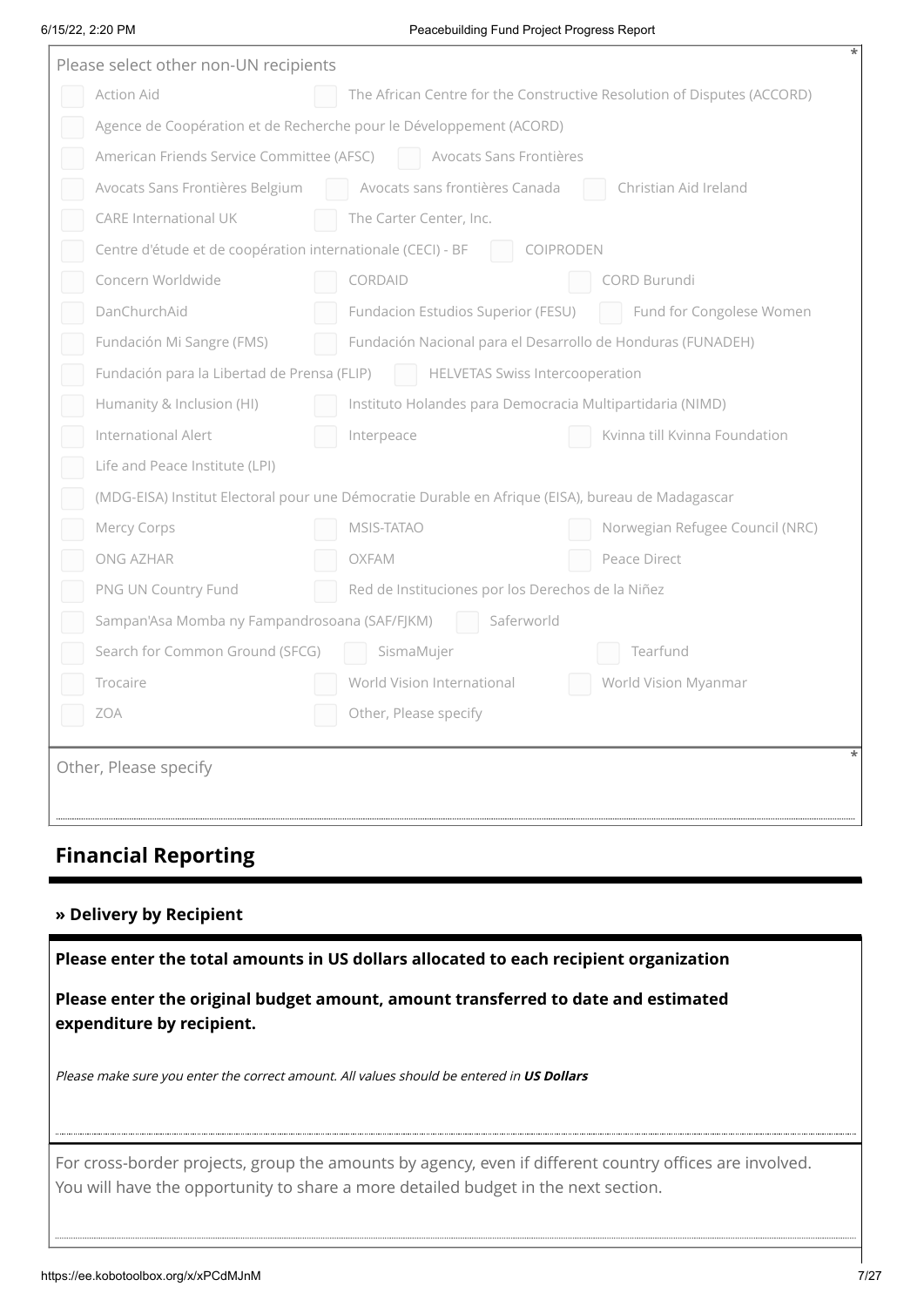6/15/22, 2:20 PM Peacebuilding Fund Project Progress Report

| <b>Recipients</b>                                                                                                                 | <b>Total Project</b><br><b>Budget</b><br>(in US \$)<br><i>Please enter the total<br/>budget as is in the<br/>project document in US<br/>Dollars</i> | <b>Transfers to</b><br>date<br>(in US \$)<br>Please enter the total<br>amount transferred to<br>each recipient to date in<br>US Dollars | <b>Expenditure</b><br>to date<br>(in US \$)<br>Please enter the<br>approximate amount<br>spent to date in US<br>dollars | Implementati<br>on rate as a<br>percentage of<br>total budget<br>(calculated automatically) |
|-----------------------------------------------------------------------------------------------------------------------------------|-----------------------------------------------------------------------------------------------------------------------------------------------------|-----------------------------------------------------------------------------------------------------------------------------------------|-------------------------------------------------------------------------------------------------------------------------|---------------------------------------------------------------------------------------------|
| IOM:<br><b>Internation</b><br>al<br>Organizatio<br>n for<br><b>Migration</b>                                                      | *<br>830000                                                                                                                                         | *<br>581000                                                                                                                             | *<br>14398.97                                                                                                           | 1.73%                                                                                       |
|                                                                                                                                   | *                                                                                                                                                   | *                                                                                                                                       | *                                                                                                                       | $\frac{0}{0}$                                                                               |
| <b>UNESCO:</b><br><b>United</b><br><b>Nations</b><br><b>Educational,</b><br><b>Scientific</b><br>and Cultural<br>Organizatio<br>n | $\star$<br>670000                                                                                                                                   | $\star$<br>469000                                                                                                                       | *<br>3741.76                                                                                                            | 0.56%                                                                                       |
|                                                                                                                                   | ×                                                                                                                                                   | *                                                                                                                                       | *                                                                                                                       | $\%$                                                                                        |
|                                                                                                                                   | ×                                                                                                                                                   | *                                                                                                                                       | *                                                                                                                       | $\%$                                                                                        |
|                                                                                                                                   | $\ast$                                                                                                                                              | *                                                                                                                                       | $\ast$                                                                                                                  | $\%$                                                                                        |
|                                                                                                                                   | *                                                                                                                                                   | *                                                                                                                                       | *                                                                                                                       | $\%$                                                                                        |
|                                                                                                                                   | $\ast$                                                                                                                                              | $^\star$                                                                                                                                | *                                                                                                                       | $\%$                                                                                        |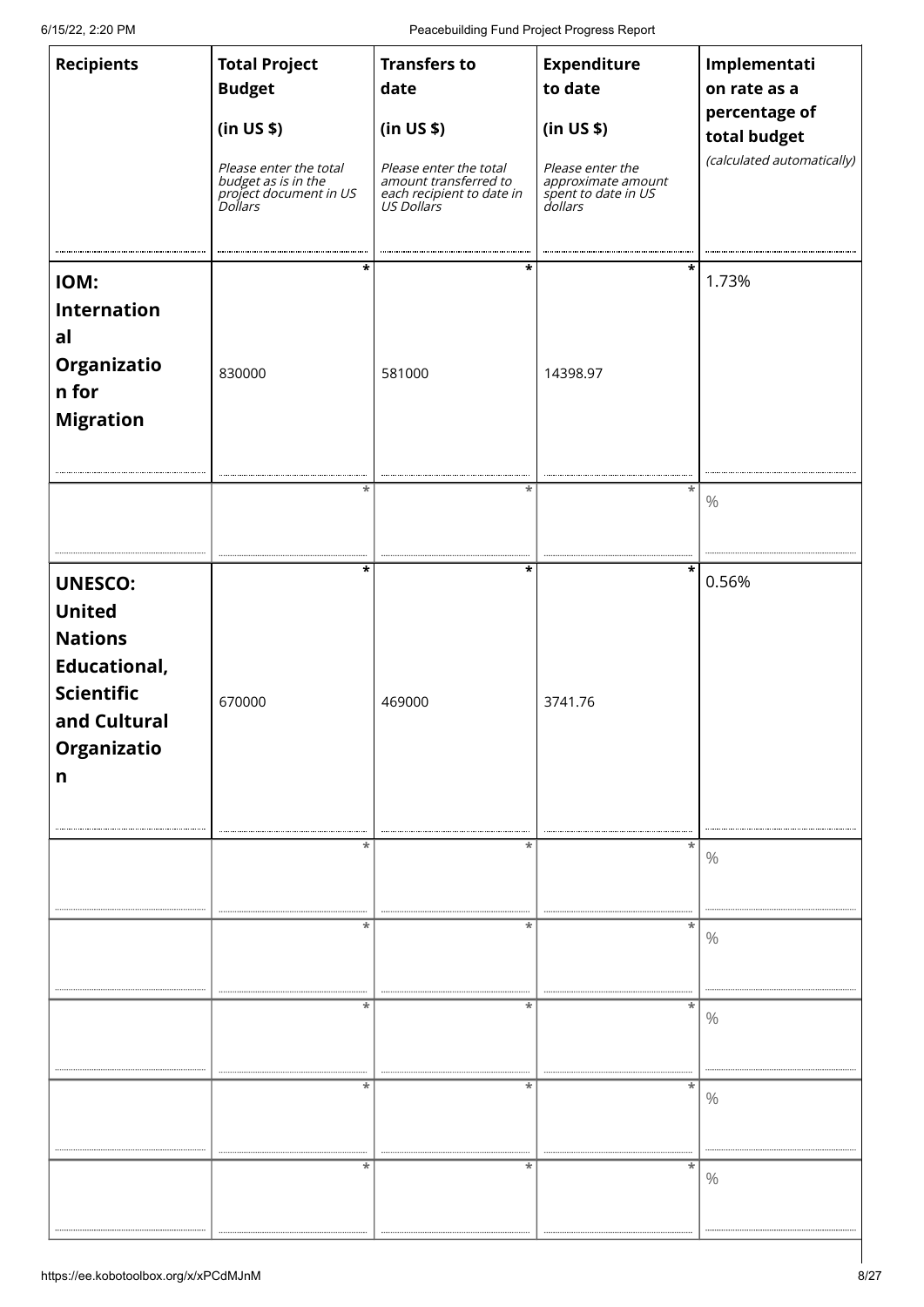|                               |           | *                                                                                             | *        |               |
|-------------------------------|-----------|-----------------------------------------------------------------------------------------------|----------|---------------|
|                               |           |                                                                                               |          | $\%$          |
|                               |           |                                                                                               |          |               |
|                               |           |                                                                                               |          |               |
|                               |           | *<br>*                                                                                        | *        | $\%$          |
|                               |           |                                                                                               |          |               |
|                               |           |                                                                                               |          |               |
|                               |           | *                                                                                             | *        |               |
|                               |           |                                                                                               |          | $\%$          |
|                               |           |                                                                                               |          |               |
|                               |           |                                                                                               |          |               |
|                               |           | *                                                                                             | *        | $\%$          |
|                               |           |                                                                                               |          |               |
|                               |           |                                                                                               |          |               |
|                               |           | *<br>*                                                                                        | *        |               |
|                               |           |                                                                                               |          | $\%$          |
|                               |           |                                                                                               |          |               |
|                               |           |                                                                                               |          |               |
|                               |           | *<br>*                                                                                        | *        | $\%$          |
|                               |           |                                                                                               |          |               |
|                               |           |                                                                                               |          |               |
|                               |           | *                                                                                             | *        |               |
|                               |           |                                                                                               |          | $\%$          |
|                               |           |                                                                                               |          |               |
|                               |           | *                                                                                             |          |               |
|                               |           | $^{\ast}$                                                                                     | *        | $\%$          |
|                               |           |                                                                                               |          |               |
|                               |           |                                                                                               |          |               |
| <b>TOTAL</b>                  | 1500000   | 1050000                                                                                       | 18140.73 |               |
|                               |           |                                                                                               |          |               |
|                               |           |                                                                                               |          |               |
|                               |           |                                                                                               |          |               |
|                               |           |                                                                                               |          | $\frac{0}{0}$ |
|                               |           |                                                                                               |          |               |
|                               |           |                                                                                               |          |               |
|                               |           |                                                                                               |          |               |
|                               |           |                                                                                               |          |               |
|                               |           |                                                                                               |          |               |
|                               |           |                                                                                               |          |               |
|                               |           | The approximate implementation rate as percentage of total project budget based on the values |          |               |
|                               |           | entered in the above matrix is 1.21%. Can you confirm that this is correct?                   |          |               |
|                               |           |                                                                                               |          |               |
| Correct                       | Incorrect |                                                                                               |          |               |
|                               |           |                                                                                               |          |               |
|                               |           |                                                                                               |          |               |
|                               |           | If it is incorrect, please enter the approximate implementation rate as a %                   |          |               |
|                               |           |                                                                                               |          |               |
|                               |           |                                                                                               |          |               |
| » Gender-responsive Budgeting |           |                                                                                               |          |               |
|                               |           |                                                                                               |          |               |
|                               |           |                                                                                               |          |               |
|                               |           |                                                                                               |          |               |
|                               |           |                                                                                               |          |               |

### **» Gender-responsive Budgeting**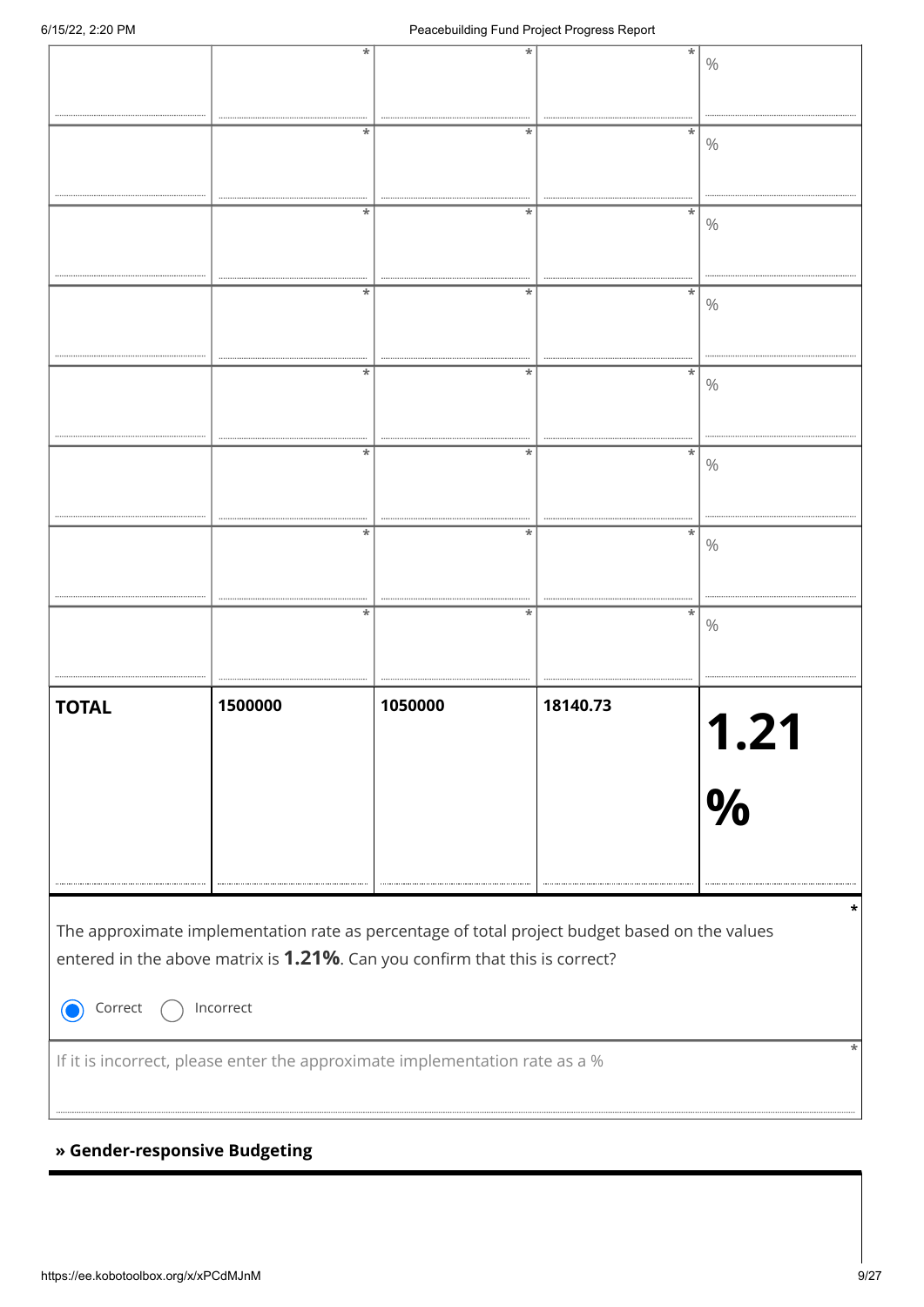| Indicate what <b>percentage (%)</b> of the budget contributes to gender equality or women's<br>empowerment (GEWE)?                                                                                                   |
|----------------------------------------------------------------------------------------------------------------------------------------------------------------------------------------------------------------------|
| 0.6                                                                                                                                                                                                                  |
| The dollar amount of the budget contributing to Gender Equality and Women's Empowerment (GEWE)<br>based on percentage entered above and total project budget is US \$ 9000. Can you confirm that this<br>is correct? |
| Incorrect<br>Correct                                                                                                                                                                                                 |
| If it is incorrect, please enter the <i>budget amount</i> allocated to GEWE in US Dollars                                                                                                                            |
| Amount expended to date on efforts contributiong to gender equality or women's empowerment is<br><b>US \$ 108.84.</b> Is this correct?                                                                               |
| Correct<br>Incorrect                                                                                                                                                                                                 |
| If it is incorrect, please enter the expenditure to date on GEWE in US dollars                                                                                                                                       |
| ATTACH PROJECT EXCEL BUDGET SHOWING CURRENT APPROXIMATE EXPENDITURE.                                                                                                                                                 |
| The templates for the budget are available here                                                                                                                                                                      |
| Copie de Copy of 16122021 3. PBF_project_document_template_2020_annex_d_project_budget_french (1) 2.xlsx1215.                                                                                                        |

# **Project Markers**

**\***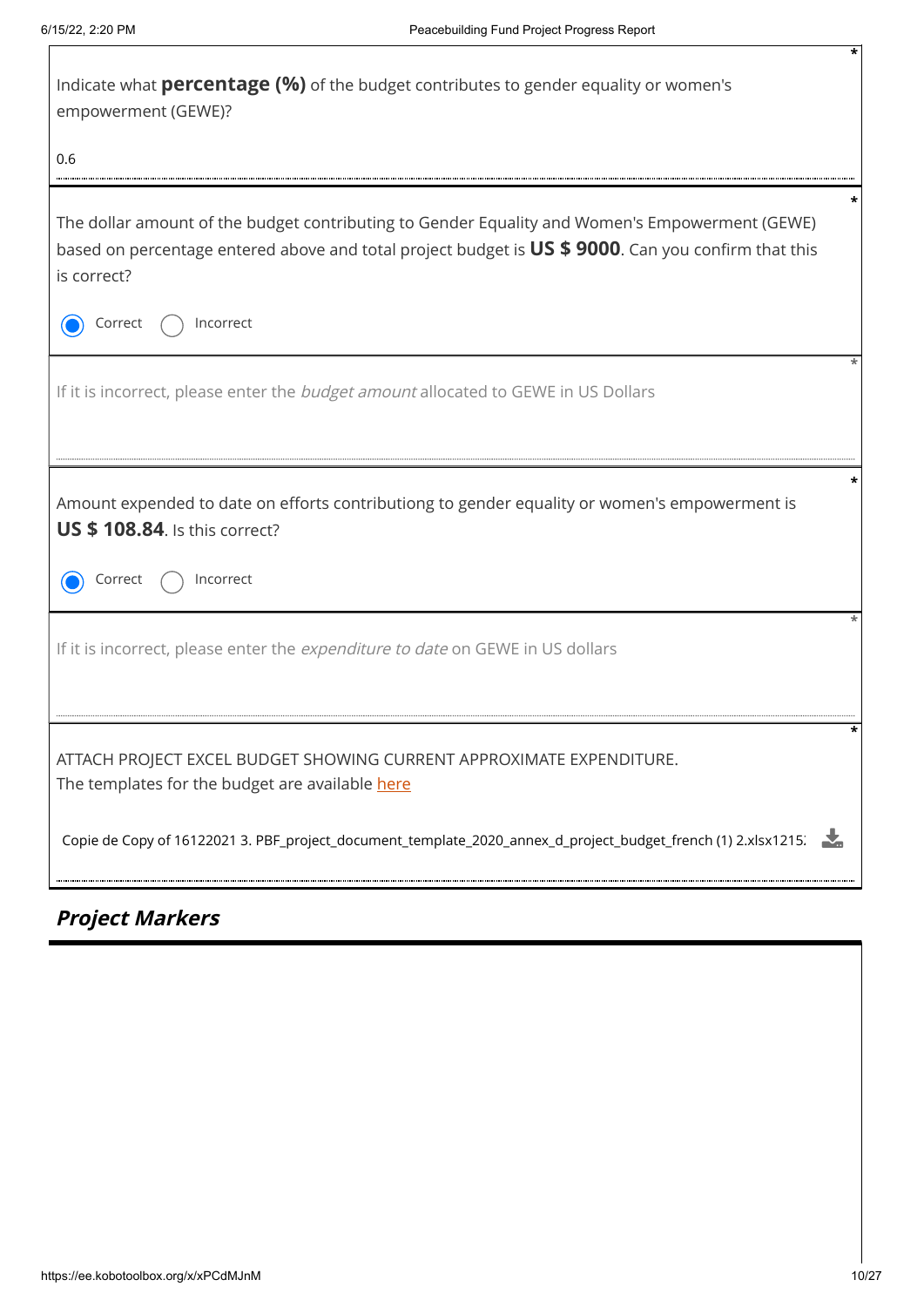$\mathsf{r}$ 

| Please select the Gender Marker Associated with this project                                                                                                                       | * |
|------------------------------------------------------------------------------------------------------------------------------------------------------------------------------------|---|
| Score 1 for projects that contribute in some way to gender equality, but not significantly (less than 30% of the total<br>budget for GEWE)                                         |   |
| Score 2 for projects that have gender equality as a significant objective and allocate between 30 and 79% of the total<br>project budget to GEWE                                   |   |
| Score 3 for projects that have gender equality as a principal objective and allocate at least 80% of the total project<br>budget to Gender Equality and Women's Empowerment (GEWE) |   |
| Please select the Risk Marker Associated with this project                                                                                                                         | × |
| Risk marker $0 =$ low risk to achieving outcomes                                                                                                                                   |   |
| Risk marker 1 = medium risk to achieving outcomes                                                                                                                                  |   |
| Risk marker 2 = high risk to achieving outcomes                                                                                                                                    |   |
| Please select the PBF Focus Area associated with this project                                                                                                                      | × |
| (1.1) Security Sector Reform                                                                                                                                                       |   |
| (1.2) Rule of Law                                                                                                                                                                  |   |
| (1.3) Demobilisation, Disarmament and Reintegration                                                                                                                                |   |
| (1.4) Political Dialogue                                                                                                                                                           |   |
| (2.1) National reconciliation                                                                                                                                                      |   |
| (2.2) Democratic Governance                                                                                                                                                        |   |
| (2.3) Conflict prevention/management                                                                                                                                               |   |
| (3.1) Employment                                                                                                                                                                   |   |
| (3.2) Equitable access to social services                                                                                                                                          |   |
| (4.1) Strengthening of essential national state capacity                                                                                                                           |   |
| (4.2) Extension of state authority/Local Administration                                                                                                                            |   |
| (4.3) Governance of peacebuilding resources (including PBF Secretariats)                                                                                                           |   |
| Is the project part of one or more PBF priority windows?                                                                                                                           | * |
| Select all that apply<br>Gender promotion initiative                                                                                                                               |   |
| Youth promotion initiative                                                                                                                                                         |   |
| Transition from UN or regional peacekeeping or special political missions                                                                                                          |   |
| Cross-border or regional project                                                                                                                                                   |   |
| None                                                                                                                                                                               |   |
|                                                                                                                                                                                    |   |

# **PART I: OVERALL PROJECT PROGRESS**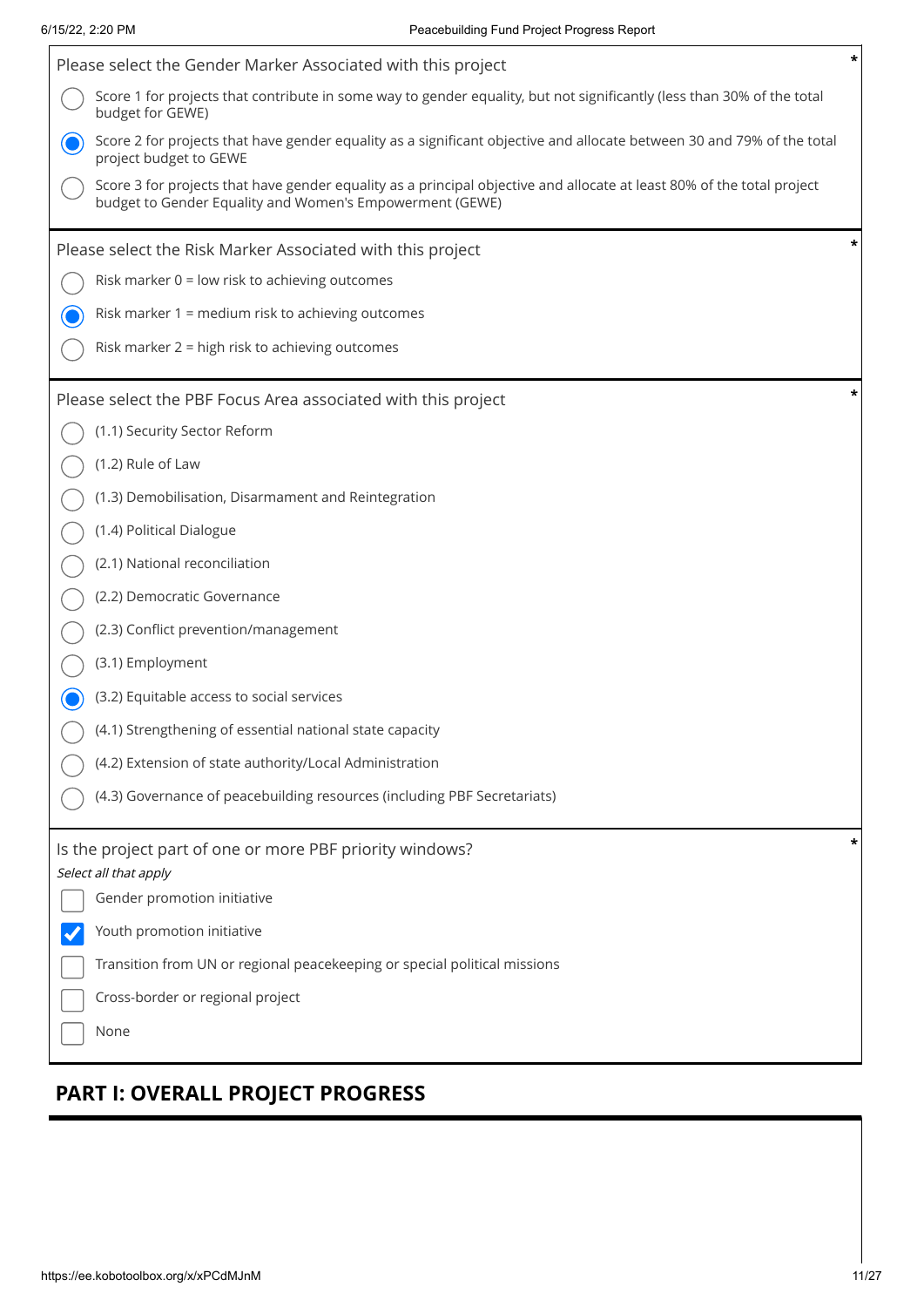NOTES FOR COMPLETING THE REPORT:

- Avoid acronyms and UN jargon, use general /common language.
- Report on what has been achieved in the reporting period, not what the project aims to do.
- Be as concrete as possible. Avoid theoretical, vague or conceptual discourse.
- Ensure the analysis and project progress assessment is gender and age sensitive.
- If relevant, please include any COVID-19 related considerations, adjustments and results and respond to section IV. **(This section is optional)**

Briefly outline the *status of the project* in terms of implementation cycle, including whether preliminary/preparatory activities have been completed (i.e. contracting of partners, staff recruitment, etc.)

#### Please limit your response to 1500 characters including spaces.

**Durant la période considérée, deux missions d'identification et de confirmation des acteurs stratégiques se sont déroulées respectivement du 07 au 14 février dans la région de l'Ouest, et du 24 février au 05 mars dans la région du littoral. À côté de cette activité de suivi des préalables, le processus de recrutement des mobilisateurs communautaires a été lancée par les deux agences, et est en cours de finalisation. Concernant la contractualisation avec certains partenaires d'implémentation/exécution, identifiés durant la phase de rédaction de la proposition de projets, le processus a démarré. L'ONG Horizons Femmes a passé l'étape de l'évaluation « Prévention de l'exploitation et des abus sexuels » PSEA, l'évaluation a été conclu par la recommandation de renforcer les capacités de l'ONG en termes de PSEA. À la suite de cette recommandation dans les prochaines semaines une formation sera organisée à l'attention des partenaires d'exécution/implémentation déjà identifiés sur la PSEA et le Do no Harm, tel que prévu dans le document projet. L'UNESCO a amorcé le processus de Contractualisation d'un partenaire de mise en œuvre (termes de Référence élaborés, appel à candidature à publier d'ici le 15 juin). La première réunion d'échanges avec les Points Focaux le 02 juin à l'effet d'adopter le Plan de Travail du projet et de mettre sur pied les Comités régionaux de suivi de mise en œuvre du projet.**

Summarize *the main structural, institutional or societal level change* the project has contributed to. This is not anecdotal evidence or a list of individual outputs, but a description of progress made toward the main purpose of the project

#### FOR PROJECTS WITHIN SIX MONTHS OF COMPLETION ONLY; (1500 character limit)

**Lors de la descente d'identification des acteurs clés deux sessions de travail se sont tenus avec les jeunes déplacés et jeunes autochtones dans la région de l'Ouest issus des communes de Mbouda, Santchou, et dans la région du littoral avec deux autres sessions avec les jeunes des communes de Manjo et Melong. Les jeunes ont été sensibilisés sur le projet ainsi que les activités à venir. Cette sensibilisation sur les actions du projet permettra de réduire le premier risque identifié lors de la rédaction du projet. Les jeunes sensibilisés sur les actions à venir sont mieux préparés à coopérer dans la phase d'évaluation des besoins ; les sept (07) associations identifiées évoluant dans la sphère du projet se sont appropriés de l'idée de projet et des attentes quant à leur rôle stratégique de relais et porteur des idéaux de paix au sein des communautés dans lesquelles elles évoluent.**

# **PART II: RESULT PROGRESS BY PROJECT OUTCOME**

**\***

**\***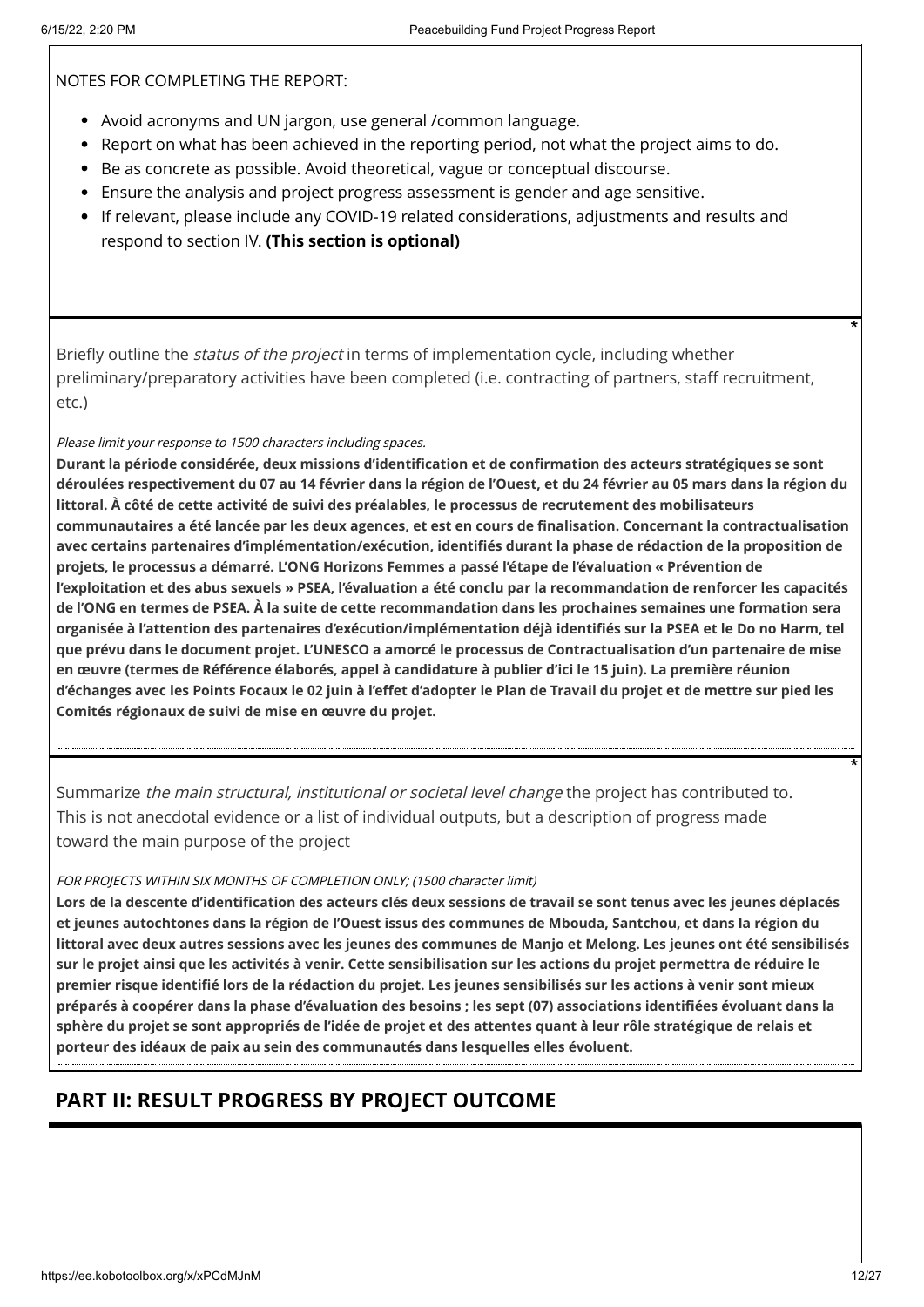$\mathsf I$ 

| Describe overall progress under each Outcome made during the reporting period (for June reports:<br>January-June; for November reports: January-November; for final reports: full project duration).<br>Do not list individual activities. If the project is starting to make/has made a difference at the outcome<br>level, provide specific evidence for the progress (quantitative and qualitative) and explain how it<br>impacts the broader political and peacebuilding context. |  |  |  |  |  |  |
|---------------------------------------------------------------------------------------------------------------------------------------------------------------------------------------------------------------------------------------------------------------------------------------------------------------------------------------------------------------------------------------------------------------------------------------------------------------------------------------|--|--|--|--|--|--|
| "On track" refers to the timely completion of outputs as indicated in the workplan.<br>"On track with peacebuilding results" refers to higher-level changes in the conflict or peace<br>factors that the project is meant to contribute to. These effects are more likely in mature<br>projects than in newer ones.                                                                                                                                                                   |  |  |  |  |  |  |
| How many OUTCOMES does this project have                                                                                                                                                                                                                                                                                                                                                                                                                                              |  |  |  |  |  |  |
| 3 <br>$5\overline{5}$<br>$\overline{7}$<br>more than 8.<br>$\overline{2}$<br>$\overline{4}$<br>6<br>8<br>$\mathbf{1}$                                                                                                                                                                                                                                                                                                                                                                 |  |  |  |  |  |  |
| Please write out the project outcomes as they are in the project results framework found in the project<br>document                                                                                                                                                                                                                                                                                                                                                                   |  |  |  |  |  |  |
| Outcome 1:<br>Les communes connaissent la situation socio-économique et civique des jeunes hommes et femmes déplacés et ont<br>mis en place des stratégies de réponse                                                                                                                                                                                                                                                                                                                 |  |  |  |  |  |  |
| Outcome 2:<br>Amélioration de la situation socio-professionnelle des jeunes hommes et femmes, en particulier les jeunes déplacés                                                                                                                                                                                                                                                                                                                                                      |  |  |  |  |  |  |
|                                                                                                                                                                                                                                                                                                                                                                                                                                                                                       |  |  |  |  |  |  |
| Outcome 3:                                                                                                                                                                                                                                                                                                                                                                                                                                                                            |  |  |  |  |  |  |
| Les capacités des acteurs et les dispositifs de communication/coopération sont renforcées au niveau<br>communautaire pour une paix durable                                                                                                                                                                                                                                                                                                                                            |  |  |  |  |  |  |
| Outcome 4:                                                                                                                                                                                                                                                                                                                                                                                                                                                                            |  |  |  |  |  |  |
| Outcome 5:                                                                                                                                                                                                                                                                                                                                                                                                                                                                            |  |  |  |  |  |  |
| Outcome 6:                                                                                                                                                                                                                                                                                                                                                                                                                                                                            |  |  |  |  |  |  |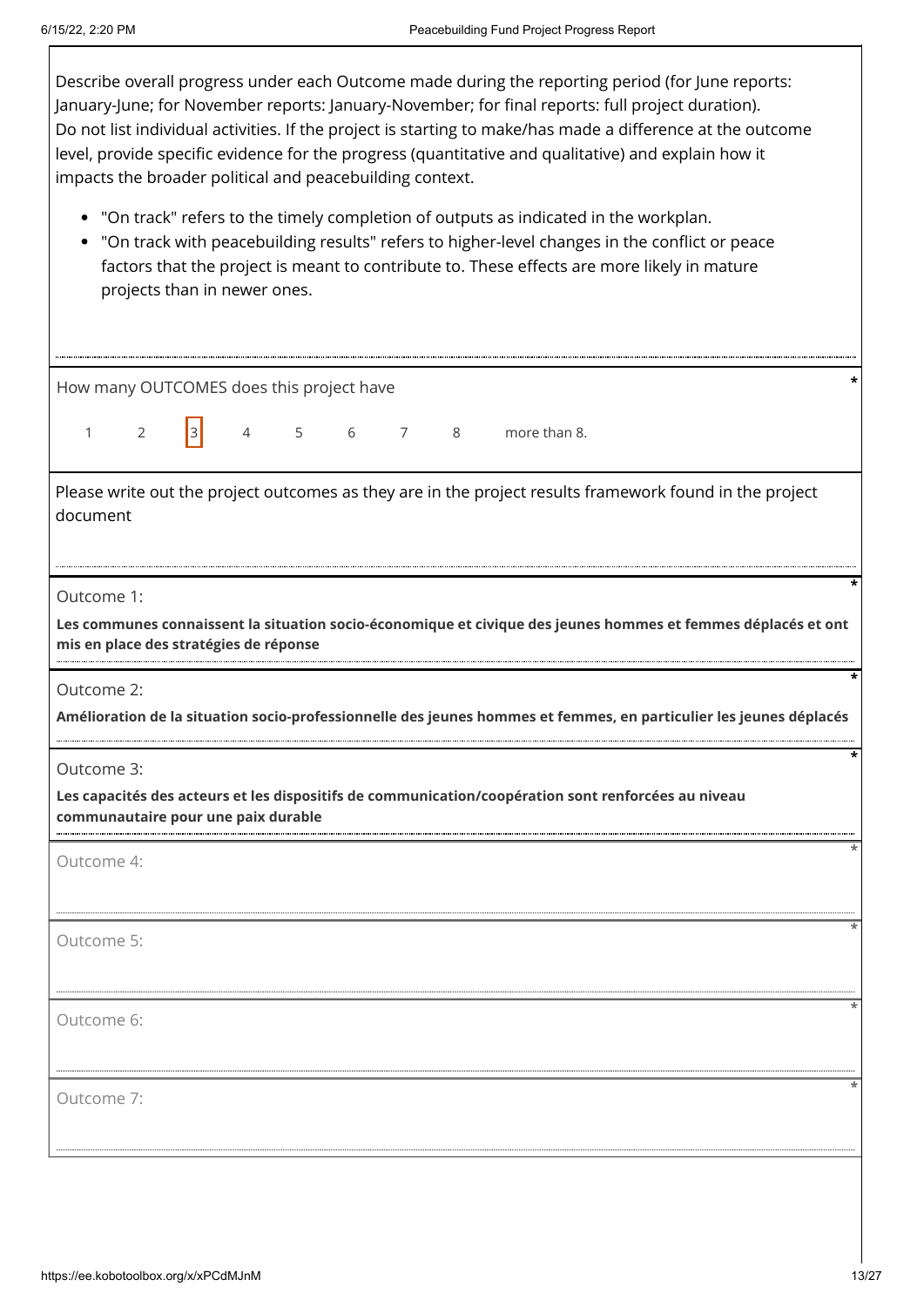|  |  |  |  |  |  | Outcome 8: |
|--|--|--|--|--|--|------------|
|--|--|--|--|--|--|------------|

#### Additional Outcomes

If the project has more than 8 outcomes, please enumerate the remaining outcomes here

#### **Outcome 1:**

#### **Les communes connaissent la situation socio-économique et civique des jeunes hommes et femmes déplacés et ont mis en place des stratégies de réponse**

Rate the current status of the outcome progress **\***



1. Off Track  $\bigcirc$  2. On Track  $\bigcirc$  3. On Track with evidence of peacebuilding results

Progress summary

Please limit your response to 3000 characters including spaces.

**Aucune activité n'a pu se tenir en raison de l'attente de la désignation des points focaux pour la validation du plan de travail. Cette validation s'est tenue ce mois de juin, toutes les activités du premier trimestre ont été renvoyées au second semestre . L'association Horizons Femmes retenue pour cette activité a au préalable passé l'évaluation PSEA (OIM) , le contrat avec l'OIM a été signé le 02 juin afin de faciliter l'atteinte de ce résultat.**

Indicate any additional analysis on how Gender Equality and Women's Empowerment and/or Youth Inclusion and Responsiveness has been ensured under this Outcome

Please limit your response to 1500 characters including spaces.

**les trois associations retenues dans le cadre de l'atteinte de ce résultat sont portés par des femmes et ont pour cibles à 80% les jeunes femmes.**

#### **Outcome 2:**

**Amélioration de la situation socio-professionnelle des jeunes hommes et femmes, en particulier les jeunes déplacés**

Rate the current status of the outcome progress **\***

1. Off Track  $\bigcirc$  2. On Track  $\bigcirc$  3. On Track with evidence of peacebuilding results

#### Progress summary

Please limit your response to 3000 characters including spaces.

**Cette activité démarrera dans le milieu du deuxième semestre du projet**

Indicate any additional analysis on how Gender Equality and Women's Empowerment and/or Youth Inclusion and Responsiveness has been ensured under this Outcome

Please limit your response to 1500 characters including spaces.

**N/A**

**\***

**\***

**\***

**\***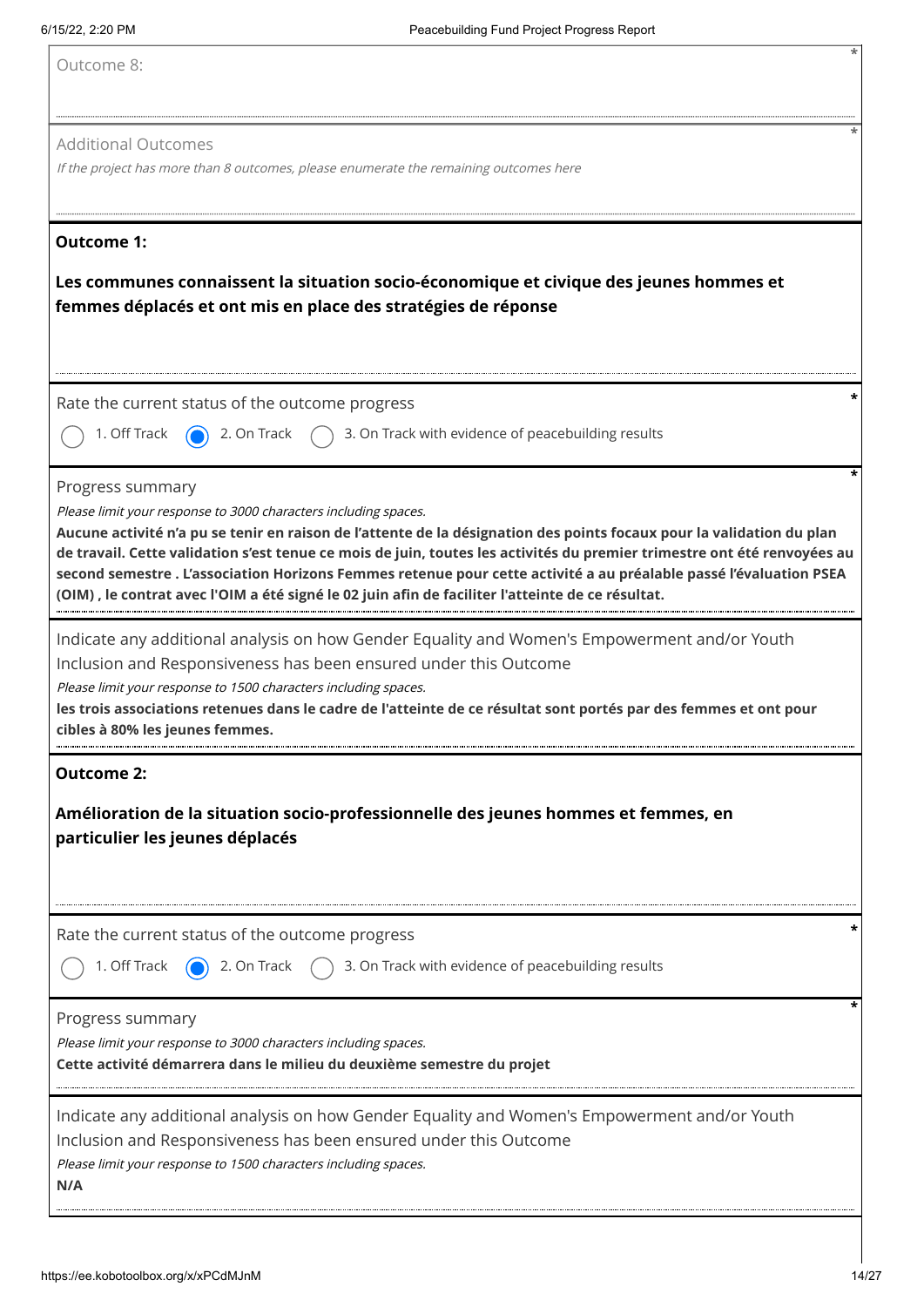| <b>Outcome 3:</b>                                                                                                                                                                                                                          |
|--------------------------------------------------------------------------------------------------------------------------------------------------------------------------------------------------------------------------------------------|
| Les capacités des acteurs et les dispositifs de communication/coopération sont renforcées au<br>niveau communautaire pour une paix durable                                                                                                 |
| Rate the current status of the outcome progress<br>1. Off Track $\qquad \qquad$ 2. On Track<br>$\bigcap$ 3. On Track with evidence of peacebuilding results                                                                                |
| Progress summary<br>Please limit your response to 3000 characters including spaces.<br>Cette activité démarrera dans le deuxième semestre du projet                                                                                        |
| Indicate any additional analysis on how Gender Equality and Women's Empowerment and/or Youth<br>Inclusion and Responsiveness has been ensured under this Outcome<br>Please limit your response to 1500 characters including spaces.<br>n/a |
| <b>Outcome 4:</b>                                                                                                                                                                                                                          |
| Rate the current status of the outcome progress<br>2. On Track $\binom{1}{2}$ 3. On Track with evidence of peacebuilding results<br>1. Off Track                                                                                           |
| Progress summary<br>Please limit your response to 3000 characters including spaces.                                                                                                                                                        |
| Indicate any additional analysis on how Gender Equality and Women's Empowerment and/or Youth<br>Inclusion and Responsiveness has been ensured under this Outcome<br>Please limit your response to 1500 characters including spaces.        |
|                                                                                                                                                                                                                                            |
|                                                                                                                                                                                                                                            |
|                                                                                                                                                                                                                                            |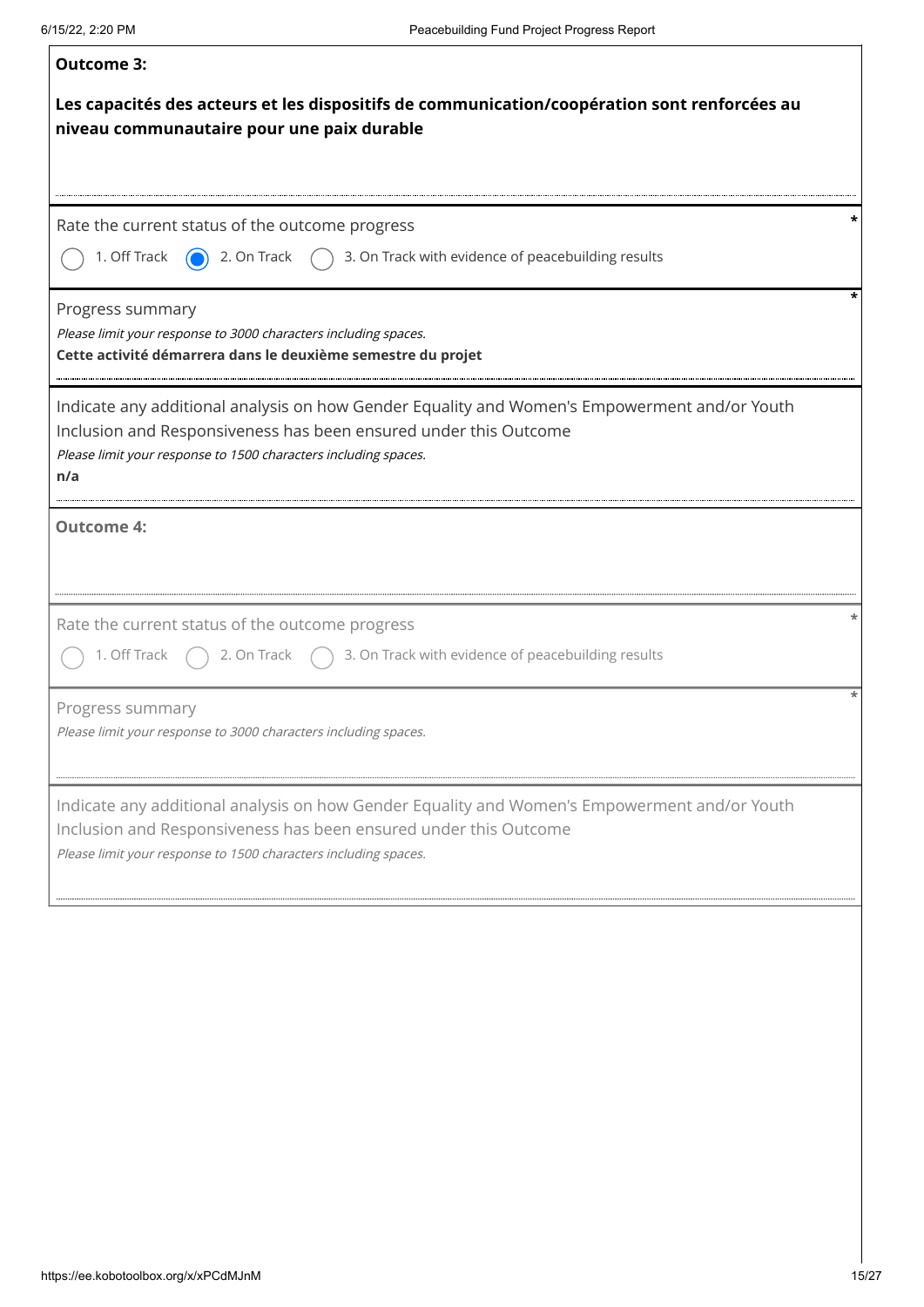| <b>Outcome 5:</b>                                                                                                                                                                                                                   |
|-------------------------------------------------------------------------------------------------------------------------------------------------------------------------------------------------------------------------------------|
| Rate the current status of the outcome progress<br>1. Off Track<br>2. On Track $\bigcap$ 3. On Track with evidence of peacebuilding results                                                                                         |
| Progress summary<br>Please limit your response to 3000 characters including spaces.                                                                                                                                                 |
| Indicate any additional analysis on how Gender Equality and Women's Empowerment and/or Youth<br>Inclusion and Responsiveness has been ensured under this Outcome<br>Please limit your response to 1500 characters including spaces. |
| <b>Outcome 6:</b>                                                                                                                                                                                                                   |
| Rate the current status of the outcome progress<br>2. On Track $\bigcap$ 3. On Track with evidence of peacebuilding results<br>1. Off Track                                                                                         |
| Progress summary<br>Please limit your response to 3000 characters including spaces.                                                                                                                                                 |
| Indicate any additional analysis on how Gender Equality and Women's Empowerment and/or Youth<br>Inclusion and Responsiveness has been ensured under this Outcome<br>Please limit your response to 1500 characters including spaces. |
| <b>Outcome 7:</b>                                                                                                                                                                                                                   |
| Rate the current status of the outcome progress<br>1. Off Track<br>2. On Track $\bigcap$ 3. On Track with evidence of peacebuilding results                                                                                         |
| Progress summary<br>Please limit your response to 3000 characters including spaces.                                                                                                                                                 |
| Indicate any additional analysis on how Gender Equality and Women's Empowerment and/or Youth<br>Inclusion and Responsiveness has been ensured under this Outcome<br>Please limit your response to 1500 characters including spaces. |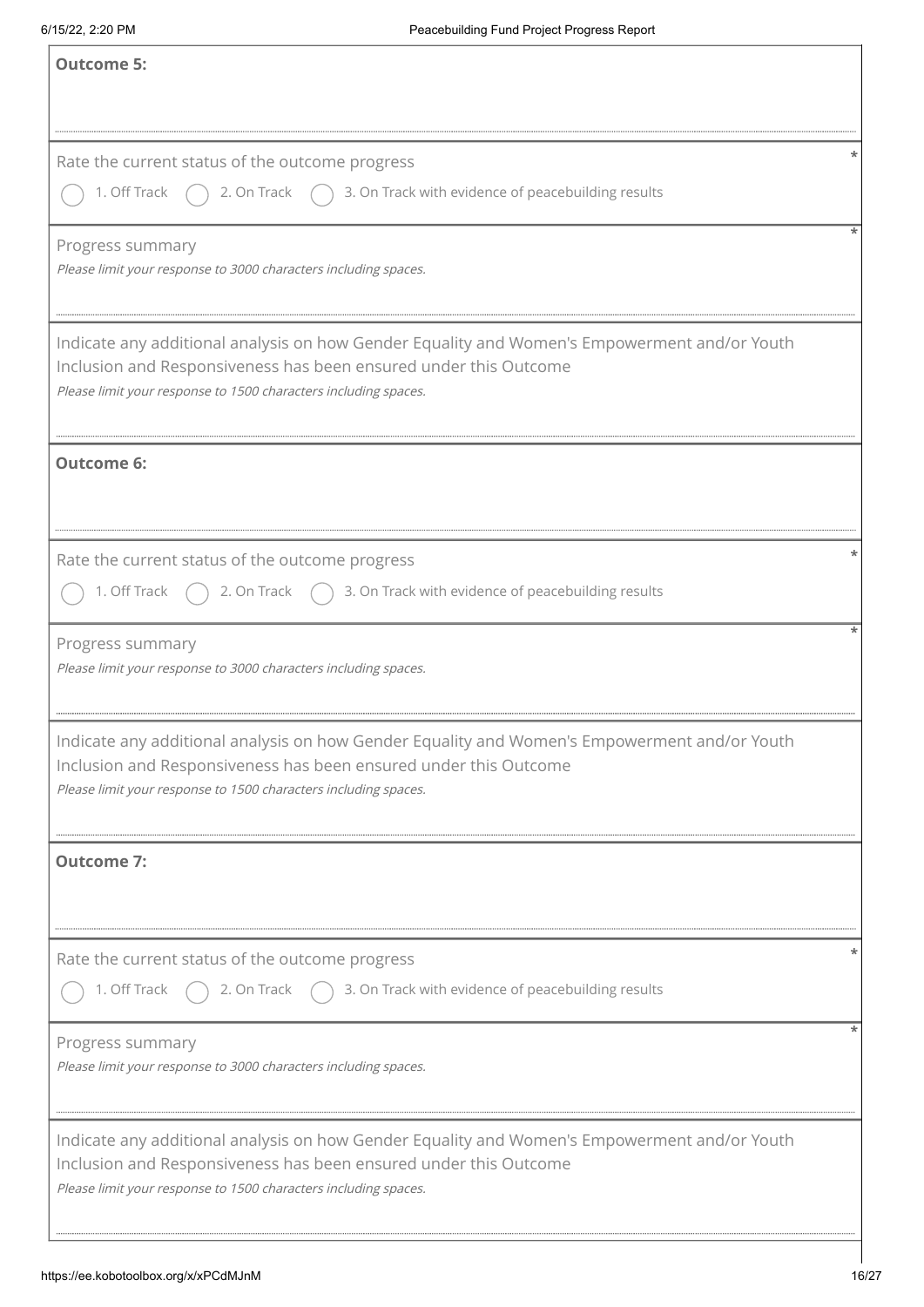$\overline{1}$ 

| <b>Outcome 8:</b>                                                                                                                                                                                                                                                                                                                                                               |
|---------------------------------------------------------------------------------------------------------------------------------------------------------------------------------------------------------------------------------------------------------------------------------------------------------------------------------------------------------------------------------|
| Rate the current status of the outcome progress<br>$\bigcirc$ 1. Off Track $\bigcirc$ 2. On Track $\bigcirc$ 3. On Track with evidence of peacebuilding results                                                                                                                                                                                                                 |
| Progress summary<br>Please limit your response to 3000 characters including spaces.                                                                                                                                                                                                                                                                                             |
| Indicate any additional analysis on how Gender Equality and Women's Empowerment and/or Youth<br>Inclusion and Responsiveness has been ensured under this Outcome<br>Please limit your response to 1500 characters including spaces.                                                                                                                                             |
| If the project has more than 8 outcomes, please use this text box to describe the status of progress<br>(on track with evidence of peacebuilding outcomes, on track or off track), as well as briefly describe<br>the progress and any analysis on how Gender Equality and Women's Empowerment and/or Youth<br>Inclusion and Responsiveness has been ensured under this Outcome |
| <b>INDICATOR BASED PERFORMANCE ASSESSMENT</b>                                                                                                                                                                                                                                                                                                                                   |
| $\mid$ Using the Project Results Framework as per the approved project document or any amendments-<br>$\mid$ provide an update on the achievement of key indicators at the $\textsf{outcome}$ level in the table below                                                                                                                                                          |
| • If an outcome has more than 3 indicators, select the 3 most relevant ones with most relevant<br>progress to highlight.<br>• Where it has not been possible to collect data on indicators, state this and provide any<br>explanation. Provide gender and age disaggregated data. (300 characters max per entry)                                                                |
|                                                                                                                                                                                                                                                                                                                                                                                 |
|                                                                                                                                                                                                                                                                                                                                                                                 |

# **INDICATOR BASED PERFORMANCE ASSESSMENT**

- If an outcome has more than 3 indicators , select the 3 most relevant ones with most relevant progress to highlight.
- Where it has not been possible to collect data on indicators, state this and provide any explanation. Provide gender and age disaggregated data. (300 characters max per entry)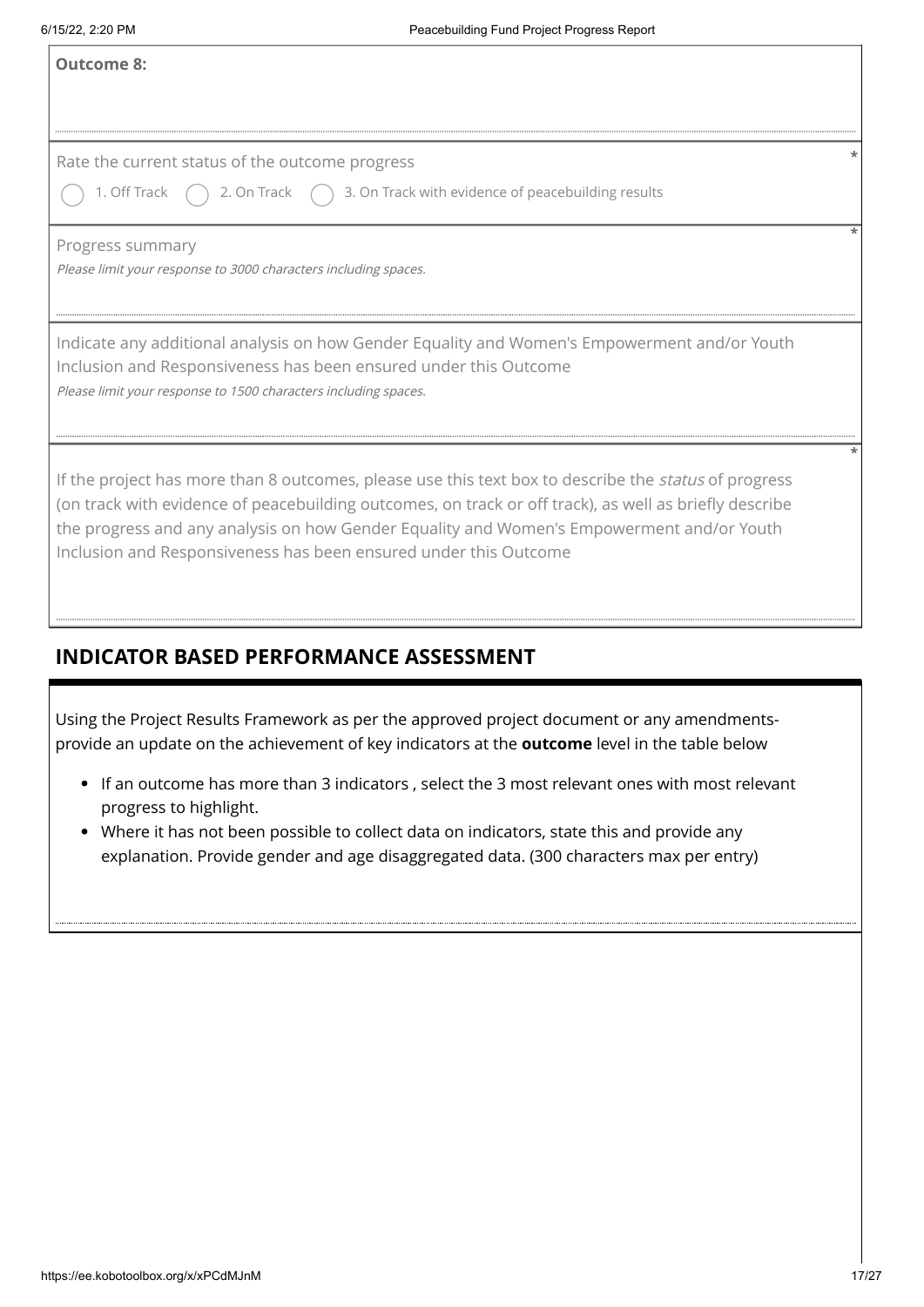### **» Outcome 1: Les communes connaissent la situation socio-économique et civique des jeunes hommes et femmes déplacés et ont mis en place des stratégies de réponse**

| Outcom<br>e 1 | Perform<br>ance<br>Indicator<br>S | Indicator<br><b>Baseline</b> | End of<br>Project<br>Indicator<br>Target | Indicator<br>Mileston<br>e | Current<br>Indicator<br>progress | Reasons<br>for<br>Variance<br>/ Delay<br>(if any)                                                                                                                                                             |
|---------------|-----------------------------------|------------------------------|------------------------------------------|----------------------------|----------------------------------|---------------------------------------------------------------------------------------------------------------------------------------------------------------------------------------------------------------|
| 1.1           | $\mathbf 0$                       | $\mathbf 0$                  | 8                                        | $\mathbf 0$                | 0                                | <b>L'association</b><br><b>Horizons</b><br><b>Femmes</b><br>retenue pour<br>cette activité<br>a d'abord au<br>préalable<br>passé<br>l'évaluation<br>PSEA (OIM).<br>elle a signée<br>son contrat le<br>02 juin |
| 1.2           | $\mathbf 0$                       | $\mathbf 0$                  | 50                                       | $\bf{0}$                   | 0                                | la<br>contractualisation<br>des<br>associations<br>est en cours<br>de finalisation                                                                                                                            |
| 1.3           |                                   |                              |                                          |                            |                                  |                                                                                                                                                                                                               |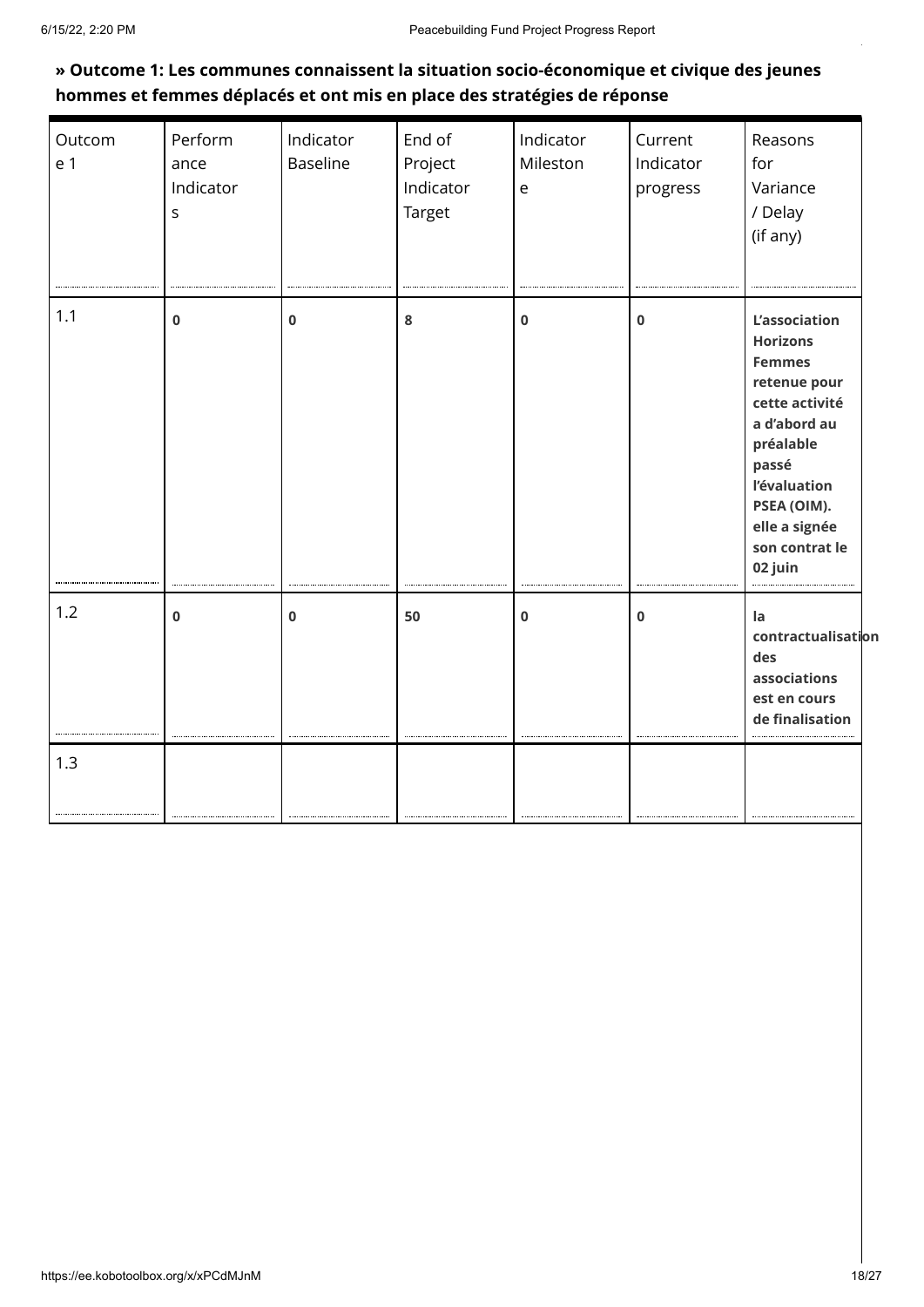### **» Outcome 2: Amélioration de la situation socio-professionnelle des jeunes hommes et femmes, en particulier les jeunes déplacés**

| Outcom<br>e <sub>2</sub> | Perform<br>ance<br>Indicator<br>$\mathsf{S}$ | Indicator<br><b>Baseline</b> | End of<br>Project<br>Indicator<br>Target                                                                                                            | Indicator<br>Mileston<br>e | Current<br>Indicator<br>progress | Reasons<br>for<br>Variance<br>/ Delay<br>(if any)                             |
|--------------------------|----------------------------------------------|------------------------------|-----------------------------------------------------------------------------------------------------------------------------------------------------|----------------------------|----------------------------------|-------------------------------------------------------------------------------|
| 2.1                      | $\mathbf 0$                                  | $\mathbf 0$                  | <b>Cible au moins</b><br>$100$ dans<br><b>300 (avec au</b><br>moins 50% de<br>jeunes<br>femmes et<br>20% de<br>jeunes des<br>communes<br>d'accueil) | $\Omega$                   | $\mathbf 0$                      | activité à<br>mener dans le<br>milieu du<br>second<br>semestre                |
| 2.2                      | $\mathbf 0$                                  | $\mathbf 0$                  | Répertoire<br>d'activités<br>socioprofessionnelles<br>répondant aux<br>besoins des<br>jeunes /8                                                     | $\bf{0}$                   | $\bf{0}$                         | le consultant<br>devant mener<br>l'activité est<br>en cours de<br>recrutement |
| 2.3                      |                                              |                              | au moins 60%<br>du nombre de<br>JHF déplacées<br>identifiés sans<br>pièces<br>(désagrégés<br>par sexe et<br>âge)                                    | $\bf{0}$                   | $\bf{0}$                         | en cours                                                                      |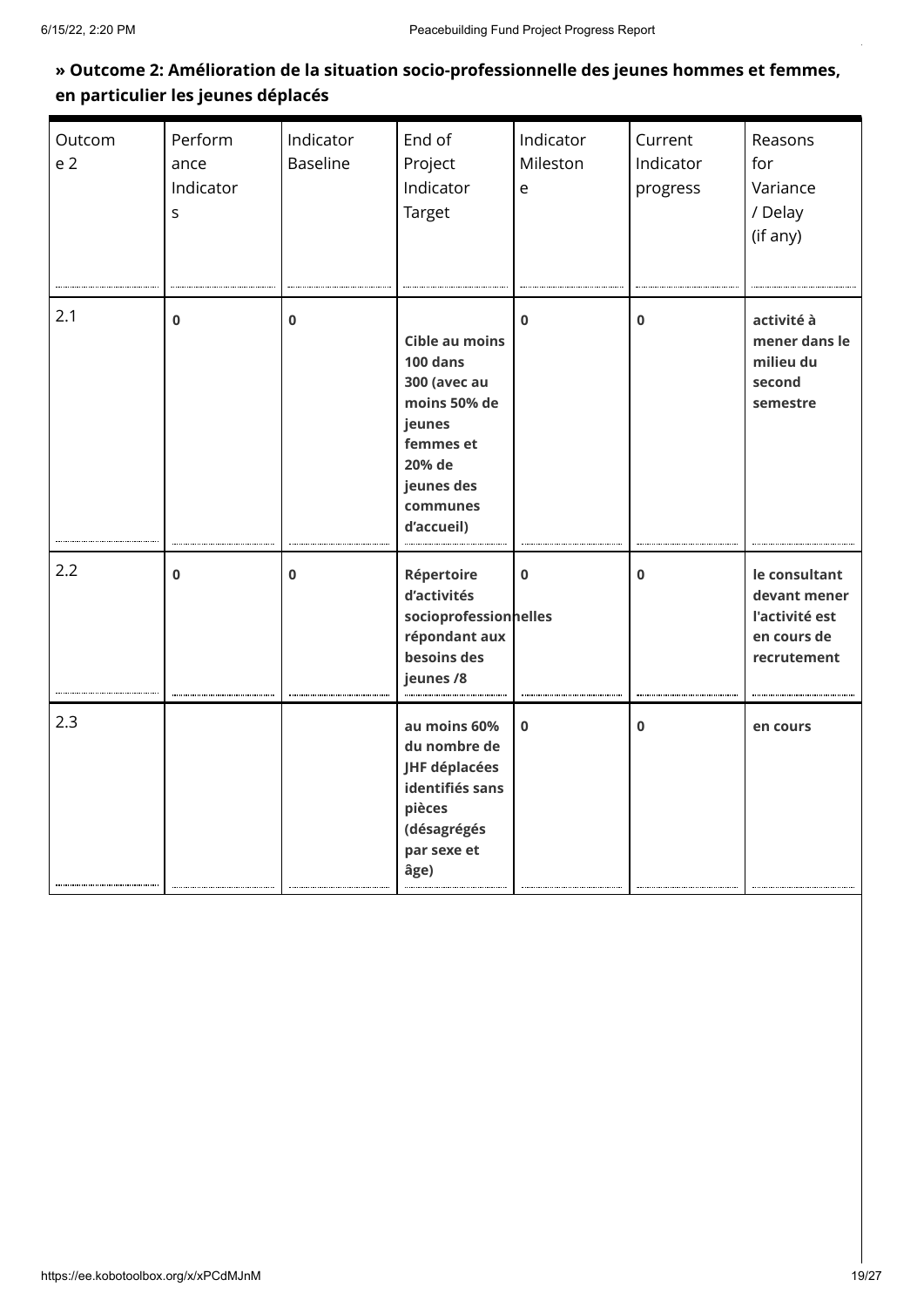### **» Outcome 3: Les capacités des acteurs et les dispositifs de communication/coopération sont renforcées au niveau communautaire pour une paix durable**

| Outcom<br>e <sub>3</sub> | Perform<br>ance<br>Indicator<br>S | Indicator<br><b>Baseline</b> | End of<br>Project<br>Indicator<br><b>Target</b>                                                                                                      | Indicator<br>Mileston<br>e | Current<br>Indicator<br>progress | Reasons<br>for<br>Variance<br>/ Delay<br>(if any) |
|--------------------------|-----------------------------------|------------------------------|------------------------------------------------------------------------------------------------------------------------------------------------------|----------------------------|----------------------------------|---------------------------------------------------|
| 3.1                      | $\bf{0}$                          |                              | <b>Des dispositifs</b><br><b>inclusifs</b><br>regroupant<br>tous les<br>acteurs<br>communautaires<br>(avec au<br>moins 50% de<br>femmes)<br>Cible: 6 |                            |                                  |                                                   |
| 3.2                      | $\bf{0}$                          | $\mathbf{0}$                 | 5                                                                                                                                                    | $\bf{0}$                   | $\bf{0}$                         | dernier<br>semestre                               |
| 3.3                      | $\mathbf 0$                       | $\mathbf 0$                  | $\overline{2}$                                                                                                                                       | 0                          | $\mathbf 0$                      | fin du second<br>semestre                         |

#### **» Outcome 4:**

| Outcom<br>e 4 | Perform<br>ance<br>Indicator<br>S | Indicator<br>Baseline | End of<br>Project<br>Indicator<br>Target | Indicator<br>Mileston<br>e | Current<br>Indicator<br>progress | Reasons<br>for<br>Variance<br>/ Delay<br>(if any) |
|---------------|-----------------------------------|-----------------------|------------------------------------------|----------------------------|----------------------------------|---------------------------------------------------|
| 4.1           |                                   |                       |                                          |                            |                                  |                                                   |
|               |                                   |                       |                                          |                            |                                  |                                                   |
| 4.2           |                                   |                       |                                          |                            |                                  |                                                   |
|               |                                   |                       |                                          |                            |                                  |                                                   |
|               |                                   |                       |                                          |                            |                                  |                                                   |
| 4.3           |                                   |                       |                                          |                            |                                  |                                                   |
|               |                                   |                       |                                          |                            |                                  |                                                   |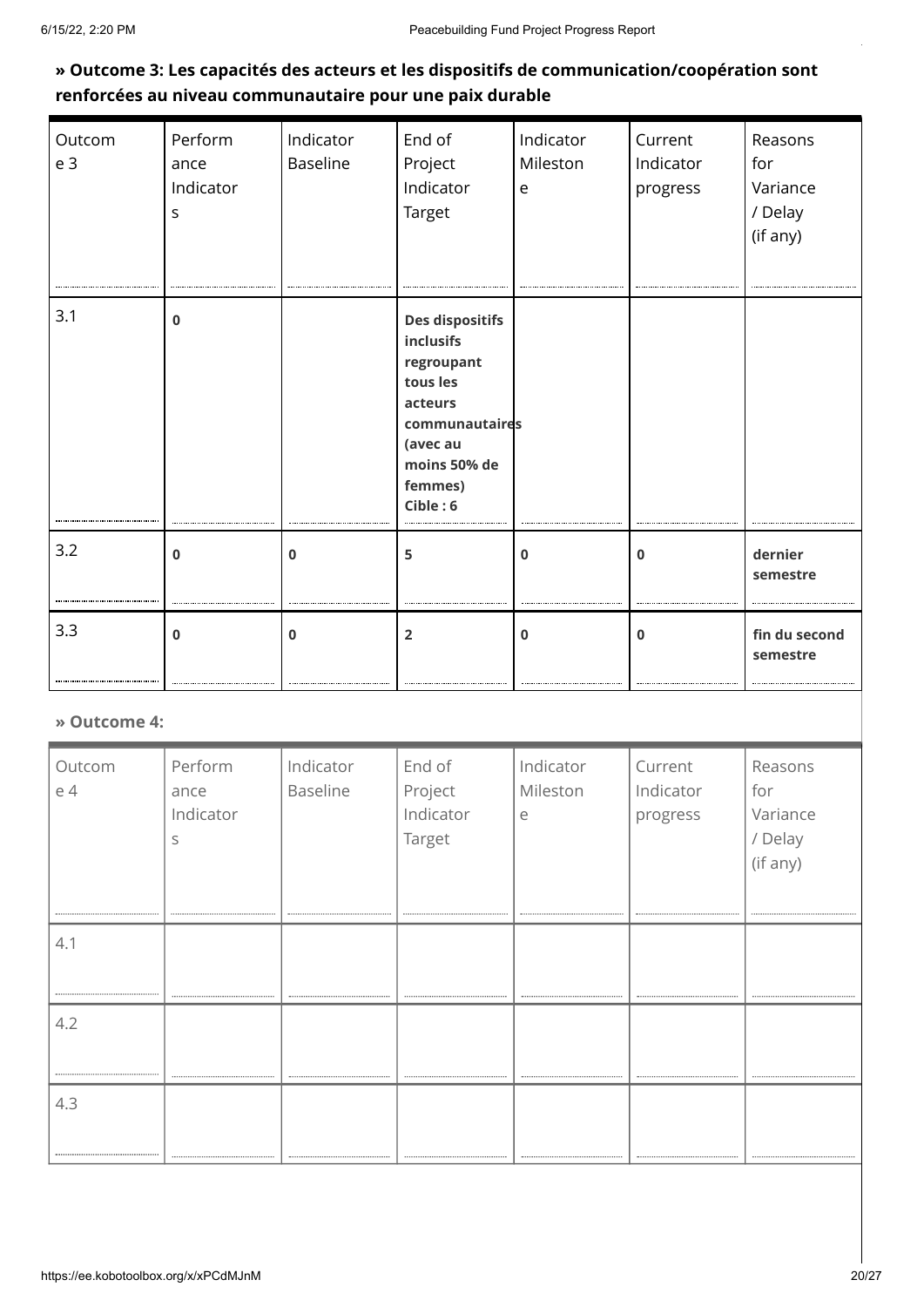#### **» Outcome 5:**

| Outcom<br>e 5 | Perform<br>ance<br>Indicator<br>S | Indicator<br><b>Baseline</b> | End of<br>Project<br>Indicator<br>Target | Indicator<br>Mileston<br>e | Current<br>Indicator<br>progress | Reasons<br>for<br>Variance<br>/ Delay<br>(if any) |
|---------------|-----------------------------------|------------------------------|------------------------------------------|----------------------------|----------------------------------|---------------------------------------------------|
| 5.1           |                                   |                              |                                          |                            |                                  |                                                   |
| 5.2           |                                   |                              |                                          |                            |                                  |                                                   |
| 5.3           |                                   |                              |                                          |                            |                                  |                                                   |

#### **» Outcome 6:**

| Outcom<br>e 6 | Perform<br>ance<br>Indicator<br>S | Indicator<br>Baseline | End of<br>Project<br>Indicator<br>Target | Indicator<br>Mileston<br>e | Current<br>Indicator<br>progress | Reasons<br>for<br>Variance<br>/ Delay<br>(if any) |
|---------------|-----------------------------------|-----------------------|------------------------------------------|----------------------------|----------------------------------|---------------------------------------------------|
| 6.1           |                                   |                       |                                          |                            |                                  |                                                   |
|               |                                   |                       |                                          |                            |                                  |                                                   |
| 6.2           |                                   |                       |                                          |                            |                                  |                                                   |
|               |                                   |                       |                                          |                            |                                  |                                                   |
| 6.3           |                                   |                       |                                          |                            |                                  |                                                   |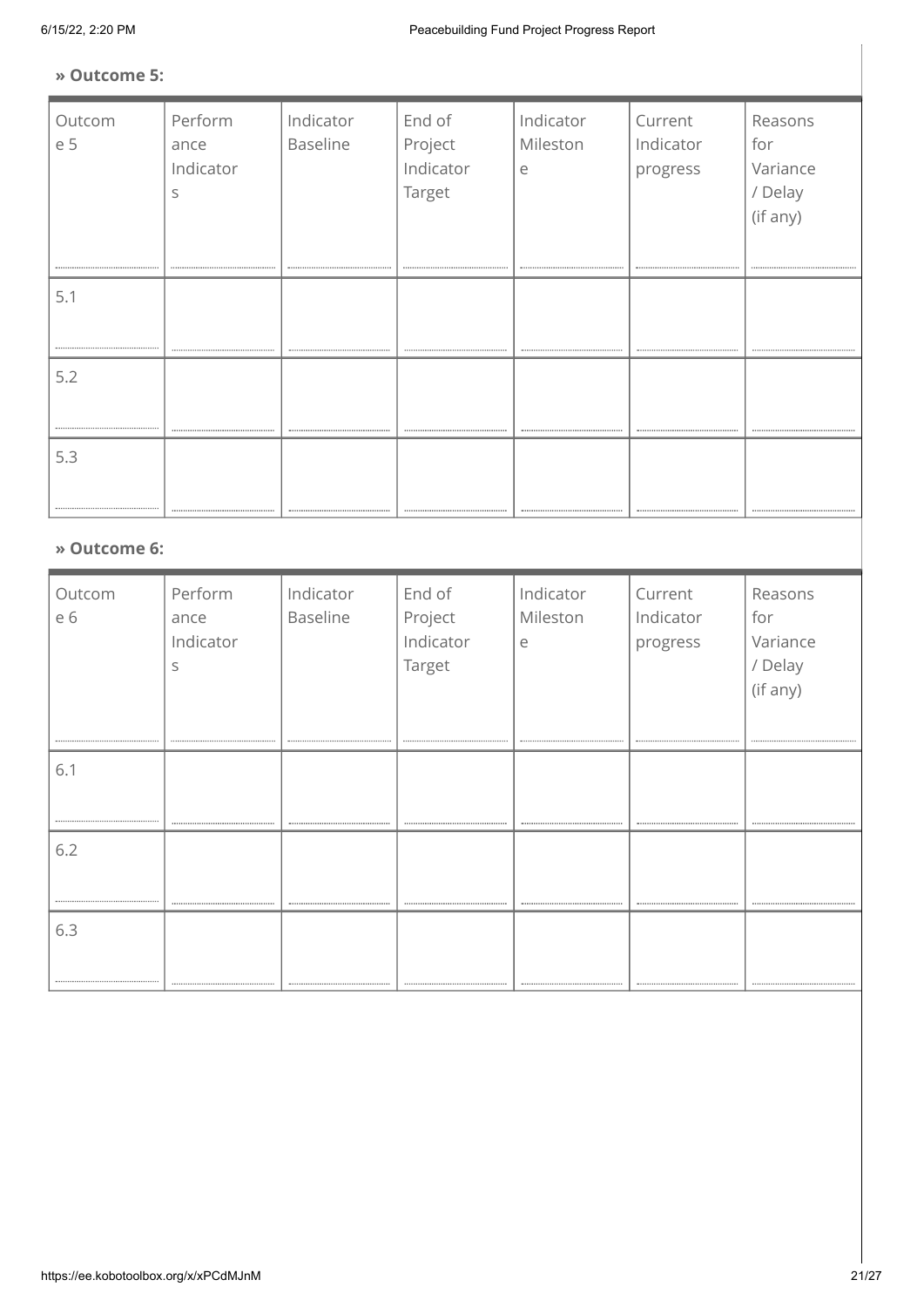#### **» Outcome 7:**

| Outcom | Perform   | Indicator | End of    | Indicator | Current   | Reasons  |
|--------|-----------|-----------|-----------|-----------|-----------|----------|
| e 7    | ance      | Baseline  | Project   | Mileston  | Indicator | for      |
|        | Indicator |           | Indicator | e         | progress  | Variance |
|        | S         |           | Target    |           |           | / Delay  |
|        |           |           |           |           |           | (if any) |
|        |           |           |           |           |           |          |
|        |           |           |           |           |           |          |
| 7.1    |           |           |           |           |           |          |
|        |           |           |           |           |           |          |
|        |           |           |           |           |           |          |
| 7.2    |           |           |           |           |           |          |
|        |           |           |           |           |           |          |
|        |           |           |           |           |           |          |
|        |           |           |           |           |           |          |
| 7.3    |           |           |           |           |           |          |
|        |           |           |           |           |           |          |
|        |           |           |           |           |           |          |

#### **» Outcome 8:**

| Outcom<br>e 8                                                                                                     | Perform<br>ance<br>Indicator<br>S<br> | Indicator<br><b>Baseline</b><br>-------------------------- | End of<br>Project<br>Indicator<br>Target<br> | Indicator<br>Mileston<br>e | Current<br>Indicator<br>progress | Reasons<br>for<br>Variance<br>/ Delay<br>(if any) |
|-------------------------------------------------------------------------------------------------------------------|---------------------------------------|------------------------------------------------------------|----------------------------------------------|----------------------------|----------------------------------|---------------------------------------------------|
| 8.1                                                                                                               |                                       |                                                            |                                              |                            |                                  |                                                   |
| 8.2                                                                                                               |                                       |                                                            |                                              |                            |                                  |                                                   |
| 8.3                                                                                                               |                                       |                                                            |                                              |                            |                                  |                                                   |
| $\star$<br>If the project has more than 8 outcomes, use this space to describe progress on progress on indicators |                                       |                                                            |                                              |                            |                                  |                                                   |

for the remaining outcomes

# **PART III: Cross-Cutting Issues**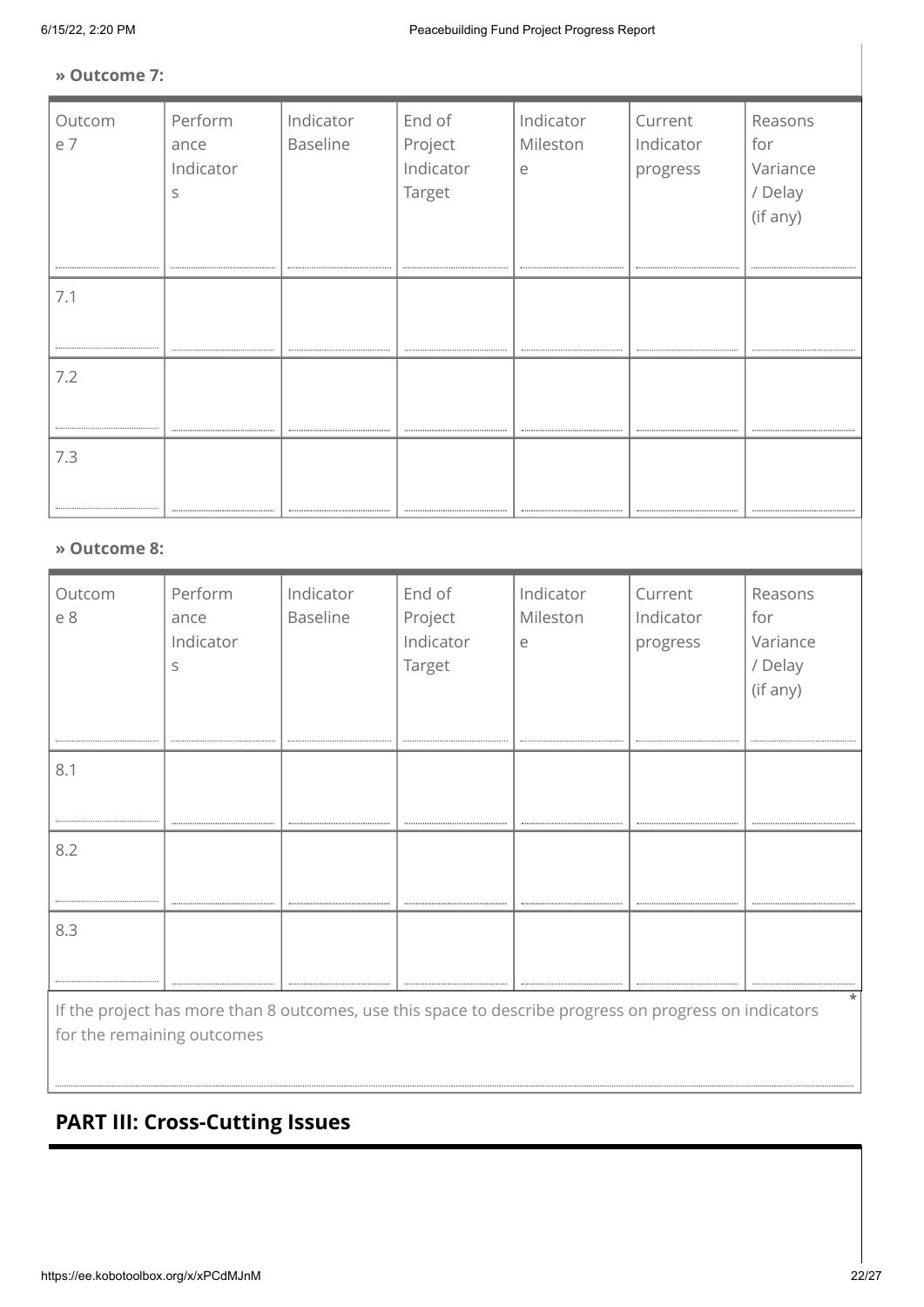Please indicate any significant project-related events anticipated in the next six months, i.e. national dialogues, youth congresses, film screenings, etc.

Please limit your response to 3000 characters including spaces.

**durant les six prochains mois, le projet compte première mettre en œuvre les activités préparatoires, notamment l'évaluation des besoins des JHFD, ainsi que la validation des plans d'action d'assistance aux JHFD. Les associations locales impliquées dans le projet démarreront avec les sensibilisations de proximité sur les services communautaires disponibles au sein des communes sites du projet. Un accent sera mis sur les structures offrant des services aux jeunes femmes et la sensibilisation des jeunes femmes déplacées et jeunes femmes des communautés hôtes.**

In a few sentences, explain whether the project has had a positive *human impact*. May include anecdotal stories about the project's positive effect on the people's lives. Include direct quotes where possible or weblinks to strategic communications pieces.

This is an optional question. You may leave it unanswered if not relevant(2000 character limit) **not yet**

You can also upload upto 3 files in various formats (picture files, powerpoint, pdf, video, etc..) to illustrate the human impact of the project **OPTIONAL**

File 1

**OPTIONAL**

photo de famille de la première réunion du comité se suivi du projet -14\_12\_34.pdf

File 2

**OPTIONAL**

CR de Mission.docx Ouest Tatiana LOBE1\_-14\_12\_44.pdf

File 3

**OPTIONAL**

Rapport Mission littoral revue TC-TL 2corrigé-14\_13\_9.pdf

You can also add upto 3 links to online resources which illustrate the human impact of the project **OPTIONAL**

Link 1

**OPTIONAL**

**\***

 $\frac{1}{2}$ 

Ł

J.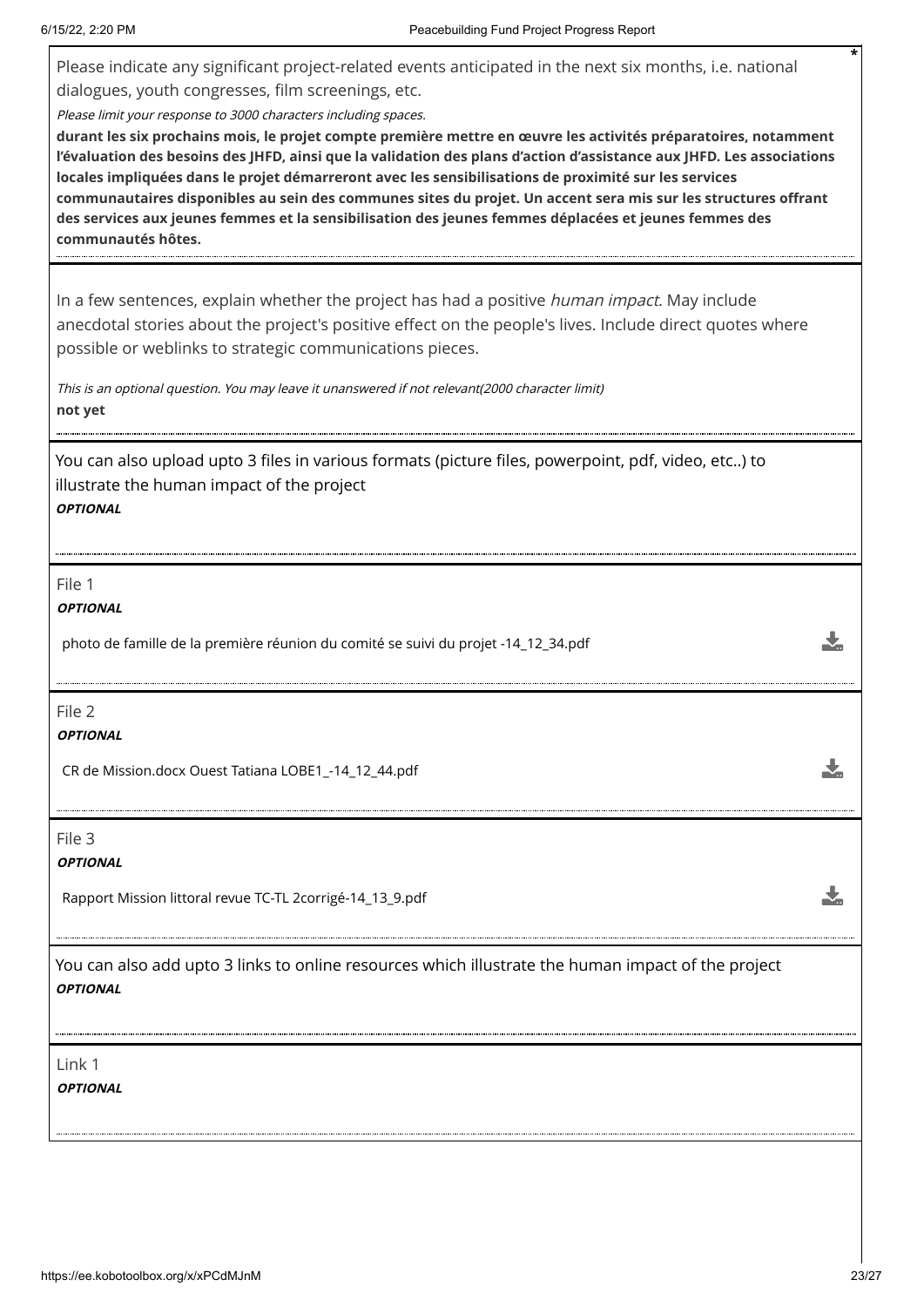| Link 2<br><b>OPTIONAL</b> |
|---------------------------|
| Link 3<br><b>OPTIONAL</b> |
|                           |

### **» Monitoring**

| Please list monitoring activities undertaken in the reporting period<br>Please limit your response to 1000 characters including spaces.<br>une mission de suivi et mise en place de la stratégie de mise en oeuvre du projet a été effectué durant les mois de<br>février et mars                                                                                                                                                                                                                                                                                                                |  |
|--------------------------------------------------------------------------------------------------------------------------------------------------------------------------------------------------------------------------------------------------------------------------------------------------------------------------------------------------------------------------------------------------------------------------------------------------------------------------------------------------------------------------------------------------------------------------------------------------|--|
| Do outcome indicators have baselines?<br>If only some of the outcome indicators have baselines, select 'yes'                                                                                                                                                                                                                                                                                                                                                                                                                                                                                     |  |
| yes                                                                                                                                                                                                                                                                                                                                                                                                                                                                                                                                                                                              |  |
| no                                                                                                                                                                                                                                                                                                                                                                                                                                                                                                                                                                                               |  |
| Please provide a brief description                                                                                                                                                                                                                                                                                                                                                                                                                                                                                                                                                               |  |
| Please limit your response to 3000 characters including spaces.                                                                                                                                                                                                                                                                                                                                                                                                                                                                                                                                  |  |
| Has the project launched perception surveys or other community-based data collection?                                                                                                                                                                                                                                                                                                                                                                                                                                                                                                            |  |
| yes                                                                                                                                                                                                                                                                                                                                                                                                                                                                                                                                                                                              |  |
| no                                                                                                                                                                                                                                                                                                                                                                                                                                                                                                                                                                                               |  |
| Please provide a brief description                                                                                                                                                                                                                                                                                                                                                                                                                                                                                                                                                               |  |
| Please limit your response to 3000 characters including spaces.<br>l'evaluation préalable des besoins des jeunes hommes et femmes déplacés internes permettra de résoudre, à<br>l'entame du projet, le problème lié à l'insuffisante connaissance des besoins et du niveau d'intégration des JHF<br>déplacés. L'évaluation des besoins et du niveau d'intégration comme activité pionnière, permettra de cibler les<br>besoins des personnes déplacées de façon spécifique et désagrégées et pour les communes de développer des<br>stratégies de réponses par la validation des plans d'action. |  |

### **» Evaluation**

| Has an evaluation been conducted during the reporting period? | $\star$ |
|---------------------------------------------------------------|---------|
| yes                                                           |         |
| no                                                            |         |
|                                                               |         |
| Evaluation budget (in USD):                                   |         |
| 65000                                                         |         |
|                                                               |         |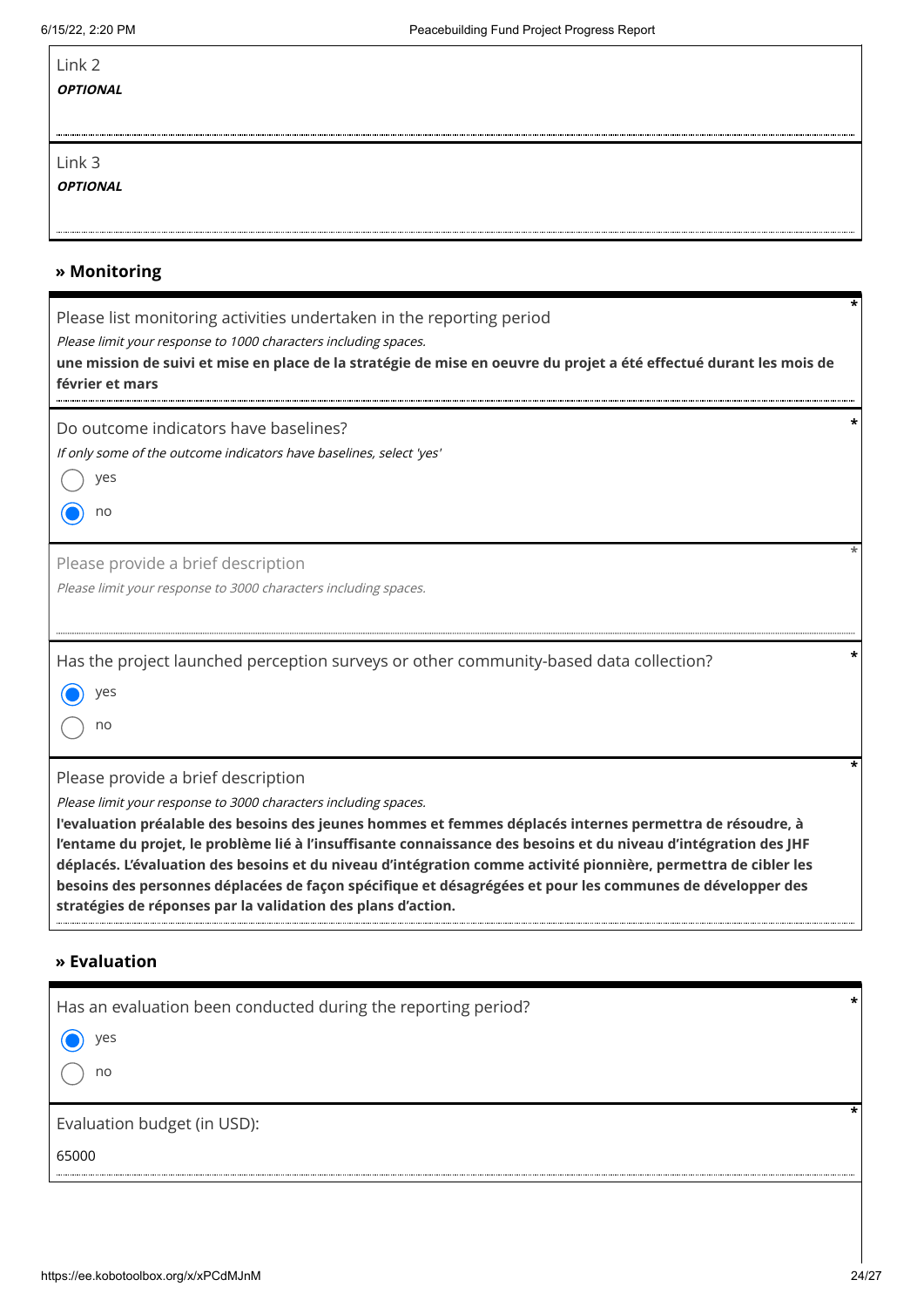If project will end in next six months, describe the evaluation preparations

Please limit your response to 3000 characters including spaces.

**- contractualisation avec le partenaire d'exécution en charge de l'évaluation** 

**- valisation de la méthodologie de l'évaluation par le groupe de suivi et enrichissement du questionnaire d'évaluation** 

**- test du questionnaire d'évaluation à yaoundé** 

**-formation des enquêteurs/trices** 

**- démarrage de l'évaluation dans les 8 communes cibles**

**-consolidation des données**

**-restitution au comité de suivi et aux maires des communes cibles**

#### **» Catalytic Effect**

| Catalytic Effect (financial): Has the project led to additional funding from other sources?<br>$\bigcirc$ yes                                                                                            |  |  |
|----------------------------------------------------------------------------------------------------------------------------------------------------------------------------------------------------------|--|--|
| $\odot$ no<br>If yes, how many additional grants or donors has the project leveraged?                                                                                                                    |  |  |
|                                                                                                                                                                                                          |  |  |
| Catalytic Effect (non-financial): Has the project enabled or created a larger or longer-term<br>peacebuilding change to occur?                                                                           |  |  |
| $\bigcirc$ No catalytic effect                                                                                                                                                                           |  |  |
| Some catalytic effect                                                                                                                                                                                    |  |  |
| Significant catalytic effect                                                                                                                                                                             |  |  |
| (C) Very Significant catalytic effect                                                                                                                                                                    |  |  |
| ◯<br>Don't Know                                                                                                                                                                                          |  |  |
| ◯ Too early to tell                                                                                                                                                                                      |  |  |
| Please describe how the project has had a (non-financial) catalytic effect<br>Please limit your response to 3000 characters including spaces.                                                            |  |  |
| <b>PART IV: COVID-19</b>                                                                                                                                                                                 |  |  |
| Please respond to these questions if the project underwent any monetary or non-monetary<br>adjustments due to the COVID-19 pandemic.<br>This section is optional. You can leave it blank if not relevant |  |  |
|                                                                                                                                                                                                          |  |  |
| Monetary adjustments:                                                                                                                                                                                    |  |  |
| Please indicate the total amount in USD of adjustments due to COVID-19:                                                                                                                                  |  |  |

### **PART IV: COVID-19**